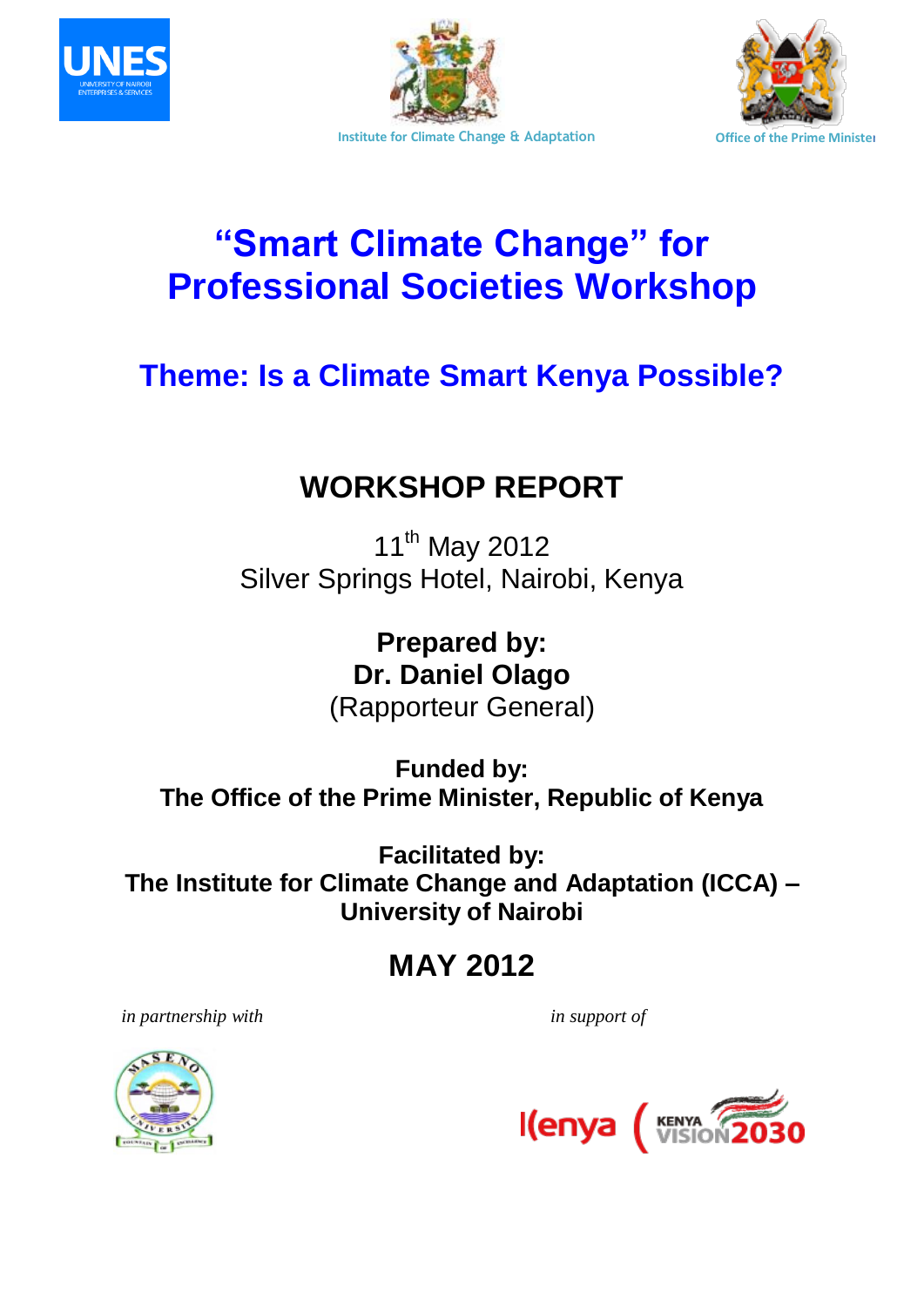## <span id="page-1-0"></span>**TABLE OF CONTENTS**

| 1.               |     |                                                                                        |  |
|------------------|-----|----------------------------------------------------------------------------------------|--|
|                  | 1.1 | INTRODUCTIONS, WORKSHOP OBJECTIVES, EXPECTATIONS (PROF. SHEM WANDIGA, ICCA) 4          |  |
|                  | 1.2 | OPENING ADDRESS (DR. ALEXANDER ALUSA, FOR PERMANENT SECRETARY OFFICE OF THE PRIME      |  |
| 2.               |     |                                                                                        |  |
|                  | 2.1 | CLIMATE SMART DEVELOPMENT: THE ROLE OF ICPAC & NATIONAL WEATHER SERVICES (DR.          |  |
|                  | 2.2 |                                                                                        |  |
|                  | 2.3 |                                                                                        |  |
|                  | 2.4 | WHAT OBLIGATIONS DO PROFESSIONALS HAVE AS REGARDS CLIMATE CHANGE (MR. ALEX ALUSA)  9   |  |
|                  | 2.5 |                                                                                        |  |
|                  | 2.6 |                                                                                        |  |
|                  | 2.7 |                                                                                        |  |
|                  | 2.8 |                                                                                        |  |
| 3.               |     |                                                                                        |  |
|                  | 3.1 |                                                                                        |  |
|                  | 3.2 | HOW CAN WE INJECT CLIMATE SMART SOLUTIONS IN OUR ACADEMIC AND RESEARCH ACTIVITIES?  19 |  |
|                  | 3.3 |                                                                                        |  |
| $\overline{4}$ . |     |                                                                                        |  |
|                  | 4.1 | HOW CAN WE INSPIRE CLIMATE SMART INNOVATIONS FOR A GREEN ECONOMY? 21                   |  |
|                  | 4.2 |                                                                                        |  |
|                  | 4.3 |                                                                                        |  |
| 5.               |     |                                                                                        |  |
|                  |     |                                                                                        |  |
|                  |     |                                                                                        |  |
|                  |     |                                                                                        |  |

### **"Smart Climate Change" for Professional Societies Workshop**

### <span id="page-1-1"></span>**BACKGROUND**

Climate change is a reality we have to live with. The frequency of climate phenomena like drought and flooding has shortened. As soon as we come out of one climate related disaster do we enter into another. With no prospect of reaching a global agreement on the stabilization of greenhouse gases in sight it is now very apparent that we have to adapt to the evolving climate scenarios.

The mission of the workshop was to facilitate the sharing of experiences and analysis of best practices in climate proofing mechanisms, designing policy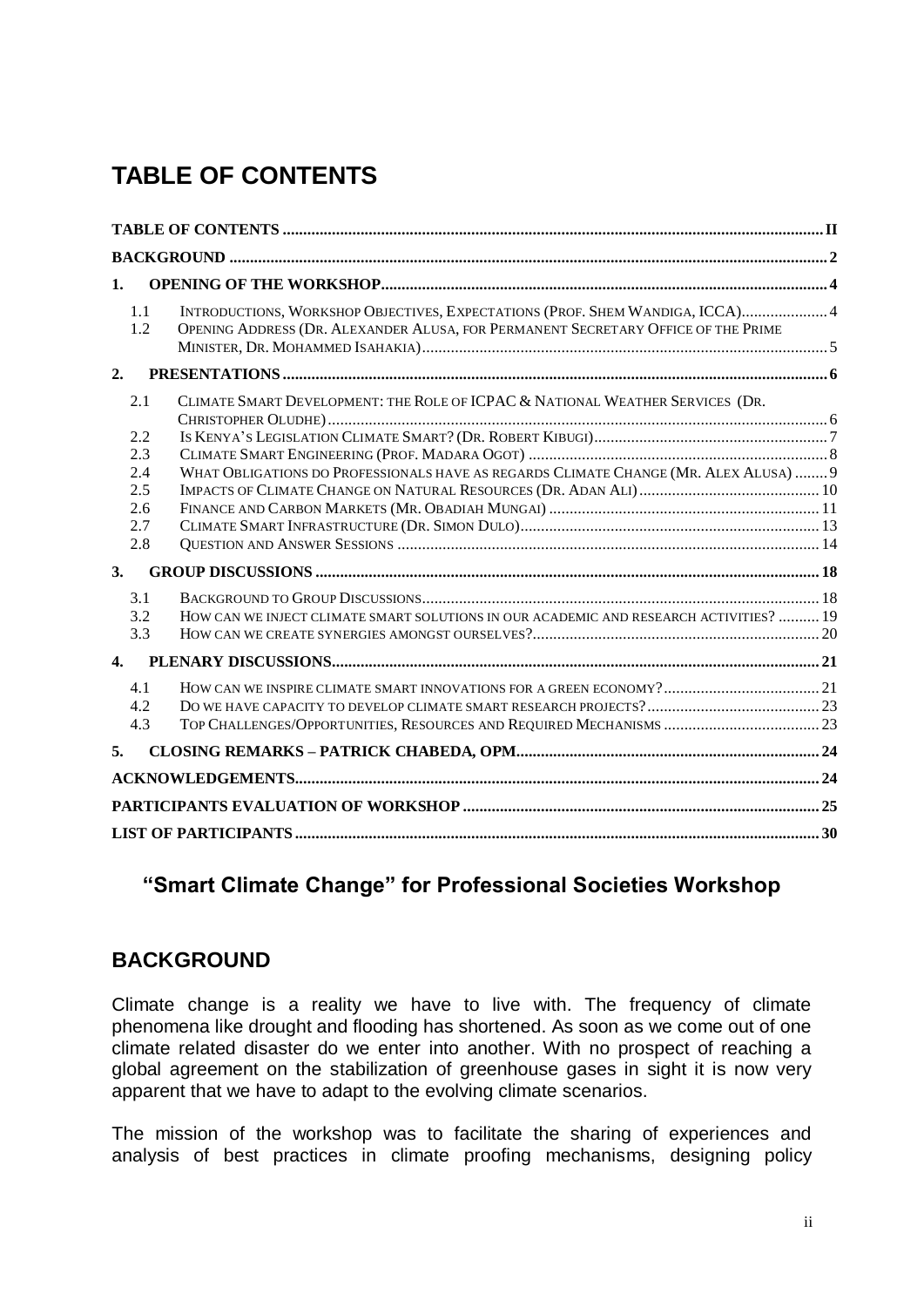measures for the promotion of climate smart living, innovations and adaptation actions for each sector of our economy and life.

**Organizers:** The workshop was organized by the Institute for Climate Change and Adaptation in collaboration with Maseno University and the Office of the Prime Minister, Environment and Climate Change Unit.

**Facilitators:** The Institute for Climate Change and Adaptation at the University of Nairobi facilitated the workshop. The Institute, established in 2011, has the mission to build human capacity necessary to address the unique climate change and adaptation needs of vulnerable communities through teaching, action-oriented research, development of innovative technologies and community participation and to provide expert advice for national and regional policy formulation and implementation.

**Structure of the Workshop:** The workshop consisted of short 20 minutes presentations followed by group and panel discussions. The paper presenters highlighted the major concerns of climate change for professionals. The following questions were addressed at the Workshop:

- How can we inject climate smart solutions into our professional activities?
- How can we create climate smart synergies amongst ourselves?
- How can we create climate smart sustainable business?
- How can we move towards a green economy?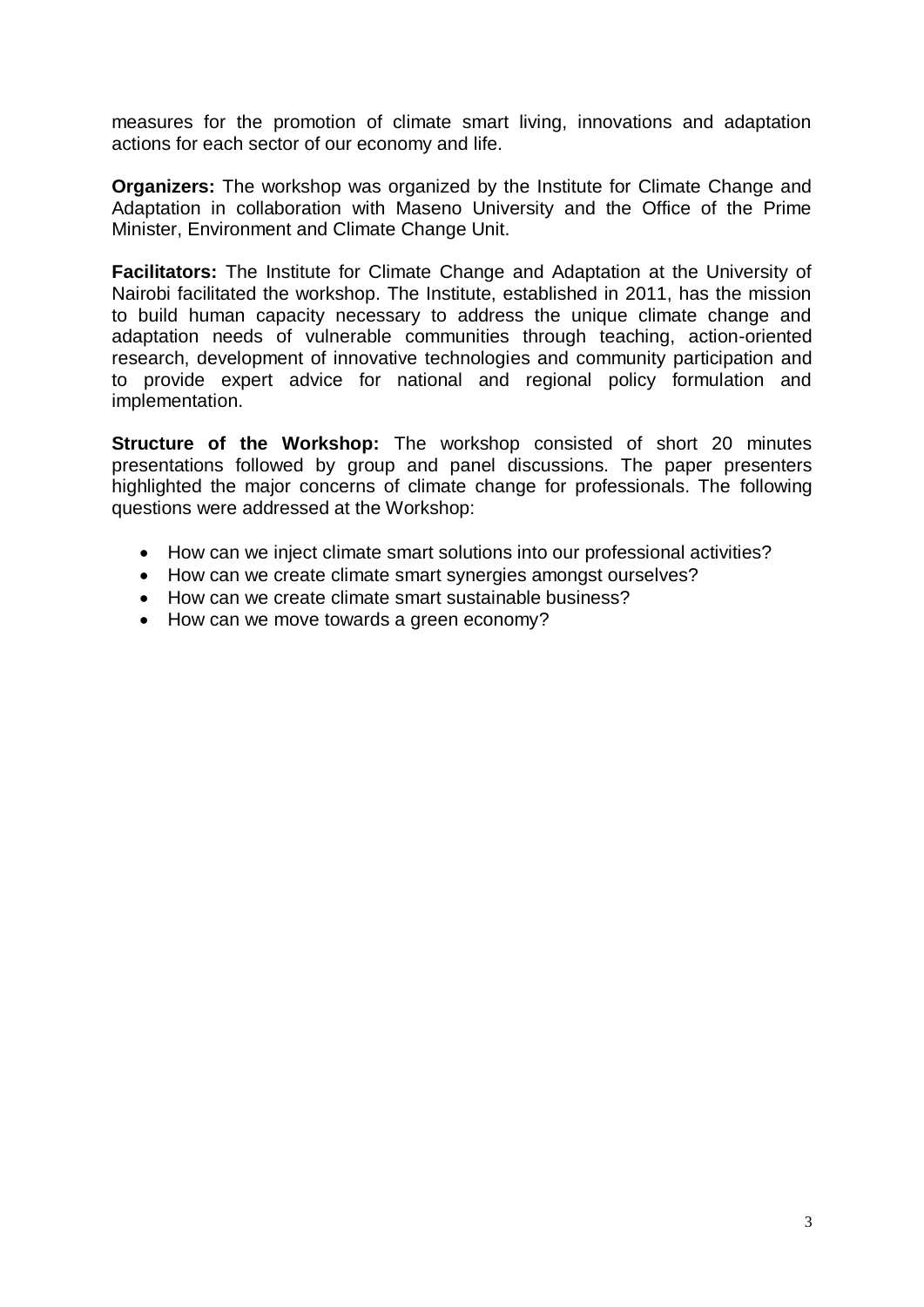### <span id="page-3-0"></span>**1. OPENING OF THE WORKSHOP**

### <span id="page-3-1"></span>**1.1 Introductions, Workshop Objectives, Expectations (Prof. Shem Wandiga, ICCA)**

The main aim of the workshop was to help participants internalize climate change issues and green growth.

The objectives of the workshop were three fold:

- Create climate change awareness;
- Outline present climate change challenges and opportunities; and
- Map out existing resources that can be used to implement actions.

Climate manifests itself in different ways e.g. floods, droughts, tropical storms and typhoons. Climate controls our lives and hence must be taken seriously. Our climate is now changing, and this is evident through the extreme weather patterns and events that we are experiencing on the planet, and their associated flood and drought disasters. The impacts of the extreme weather patterns and events depend on the magnitude of the event and the vulnerability and exposure of the affected communities. However, some of the disasters aren't even caused by extreme events, for example; in 2009 a climate non-extreme event in Zimbabwe caused a cholera outbreak that affected 90,000 people and resulted in 4000 deaths. The vulnerability of the community and the exposure to climate risk made the outbreak severe.

Climate change impacts are felt in different sectors (e.g. agriculture, energy, water, public health, tourism and transport) at local, regional and global scales. The cost of disasters is increasing year to year and insurance is not paying for all the cost so the affected community bears the brunt of the costs of recovery and rehabilitation. This retards the economic growth of most countries. The cost of disasters is higher in developed countries than in developing countries because developed counties have expensive life and infrastructure; however, the fatalities are higher in developing countries.

Normally extreme events used to have a 20 year frequency but now climate models show that in East Africa the frequency of hot years is 1-2 year and 1 year for wet years. This will affect socioeconomic development because countries will always be in a recovery mode. Some examples of disasters from which we can draw lessons include; the heat waves in Europe; hurricane Katrina in the USA; localised flash floods in Nairobi as a result of rapid growth, settlements near rivers and blocked drainages; sea level rise in tropical small islands; and droughts in west Africa that are coupled with high populations, variable rainfall and ecosystem degradation.

It is, therefore, important to monitor, evaluate, plan for climate change, manage climate risks and adapt to climate change. This will involve:

- Improving forecasting and early warning systems;
- Reducing GHGs emission;
- Poverty reduction;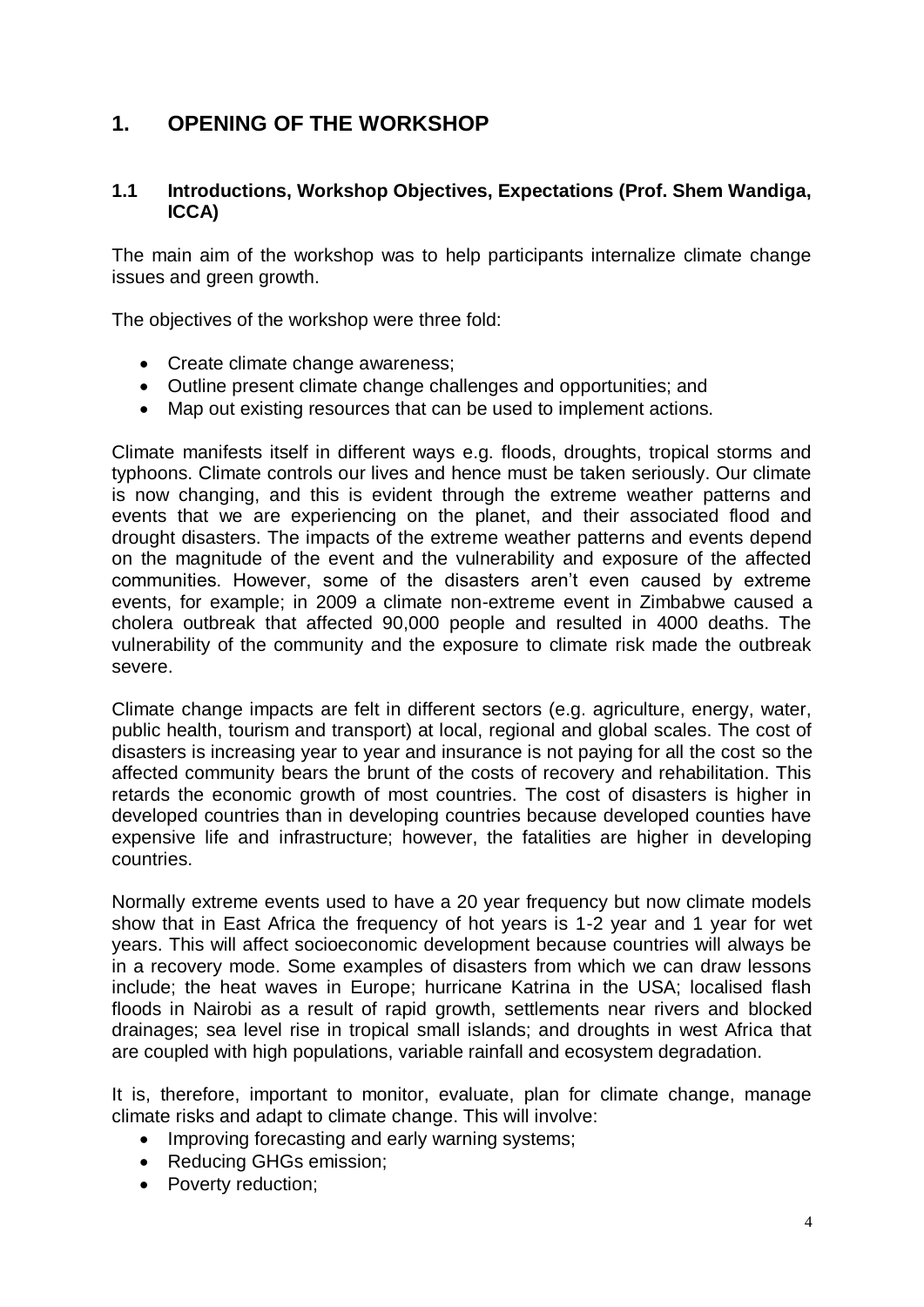- Better education and awareness;
- Sustainable development; and
- Asset relocation.

Short term actions are not solutions for long term risk reduction: for example, the Kenya for Kenyans initiative that collected money from Kenyans to buy relief food for the starving Kenyans in the North was just a solution for the 2010/2011 drought. But with climate change these short term actions will not help, thus we need to think outside the box for long term solutions. The climate disasters aren't country bound but are global. This workshop thus offers us a platform to share experiences and chart a way forward.

#### <span id="page-4-0"></span>**1.2 Opening Address (Dr. Alexander Alusa, for Permanent Secretary Office of the Prime Minister, Dr. Mohammed Isahakia)**

Dr. Alusa commented that he was happy with the representation of the various sectors invited to the workshop as this meant that climate change is receiving the attention it ought to receive in Kenya. The impact of climate change is great because Kenya depends on rain-fed systems. He noted that there is need for the Government to readjust the finance to match the forecasts made for Kenya.

There is need to readjust development to incorporate climate change, as the costs related to climate change impacts are rising and it is estimated that it will be at about 3% of the National GDP by 2030. It must now be recognized as a threat which also has the potential to delay the achievement of the Millennium Development Goals (MDGs).

Kenya is required to limit carbon emissions as per agreements arrived at during the COP 17 meeting that was held in Durban, South Africa. Kenya must therefore begin decarbonizing its economy. Kenya's electrical power is hydro-based, so whenever the rainfall varies, the economy is impacted as the industrial sector is highly dependent on the erratic power supply. The private sector is called upon to help trickle down the zero rating advantage to the user (e.g. on lowering the cost of solar panels).

Whereas climate change has risks, it creates opportunities which we should discuss as well.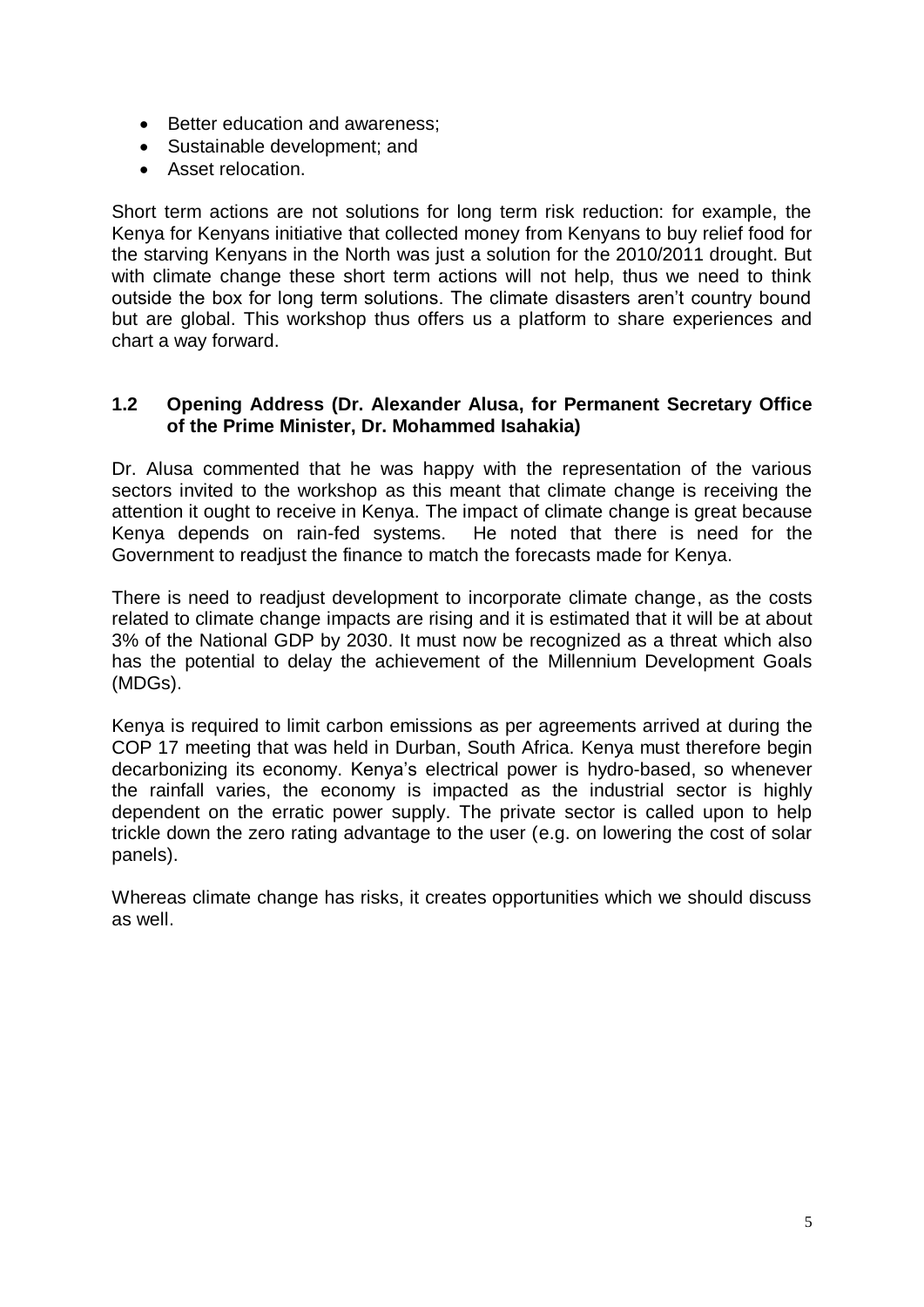### <span id="page-5-0"></span>**2. PRESENTATIONS**

### <span id="page-5-1"></span>**2.1 Climate Smart Development: the Role of ICPAC & National Weather Services (Dr. Christopher Oludhe)**

"Climate is blamed for everything yet it gives everything". Climate is organized, in that in some months it gives too much rain (March-May and October-December) and some too little (January and February), similarly in some years it gives little and others a lot. We have to develop strategies to deal with it. Floods and droughts are recurrent, and human pressure on the climate is aggravating these extremes. Human pressure on the climate includes desertification and GHG emissions.

For climate smart development, all the climate resources in an area should be taken advantage of, for example, when there is too much, store for lean periods (water harvesting). Being climate smart starts with the individual.

Considerations for smart climate development include the following:

- Learn how the climate behaves, master it and take advantage of it;
- Stop sticking to what we know, for example wanting to plant maize in Lodwar just like it's done in Kitale;
- Know and map climate hazards when they occur, where, and how often;
- Develop multi-hazard strategies:
- Learn the characteristics of climate hazards. For example, drought has a slow onset and floods have a rapid onset;
- Know the status of the communities, poverty levels and vulnerability; and
- Have tomorrow's climate in mind when planning as the future climate may be different, with more floods and droughts.

Tomorrow's climate is affected by:

- Population growth.
- Economic development.
- Land use.
- Energy production and consumption.
- Science and technology

Climate cannot be blamed for everything, instead, there is need to learn to cope with the current climate and adapt to tomorrow's climate. We need to adapt to climate extremes as well as maximize the resources (e.g. water harvesting). Meteorological professionals should determine tomorrow's climate for different regions so that it can be integrated in future planning.

To determine the way forward for climate smart development, some questions should be addressed:

- Does climate pose a threat to development?
- What are the current known impacts of climate?
- Have we integrated climate in development?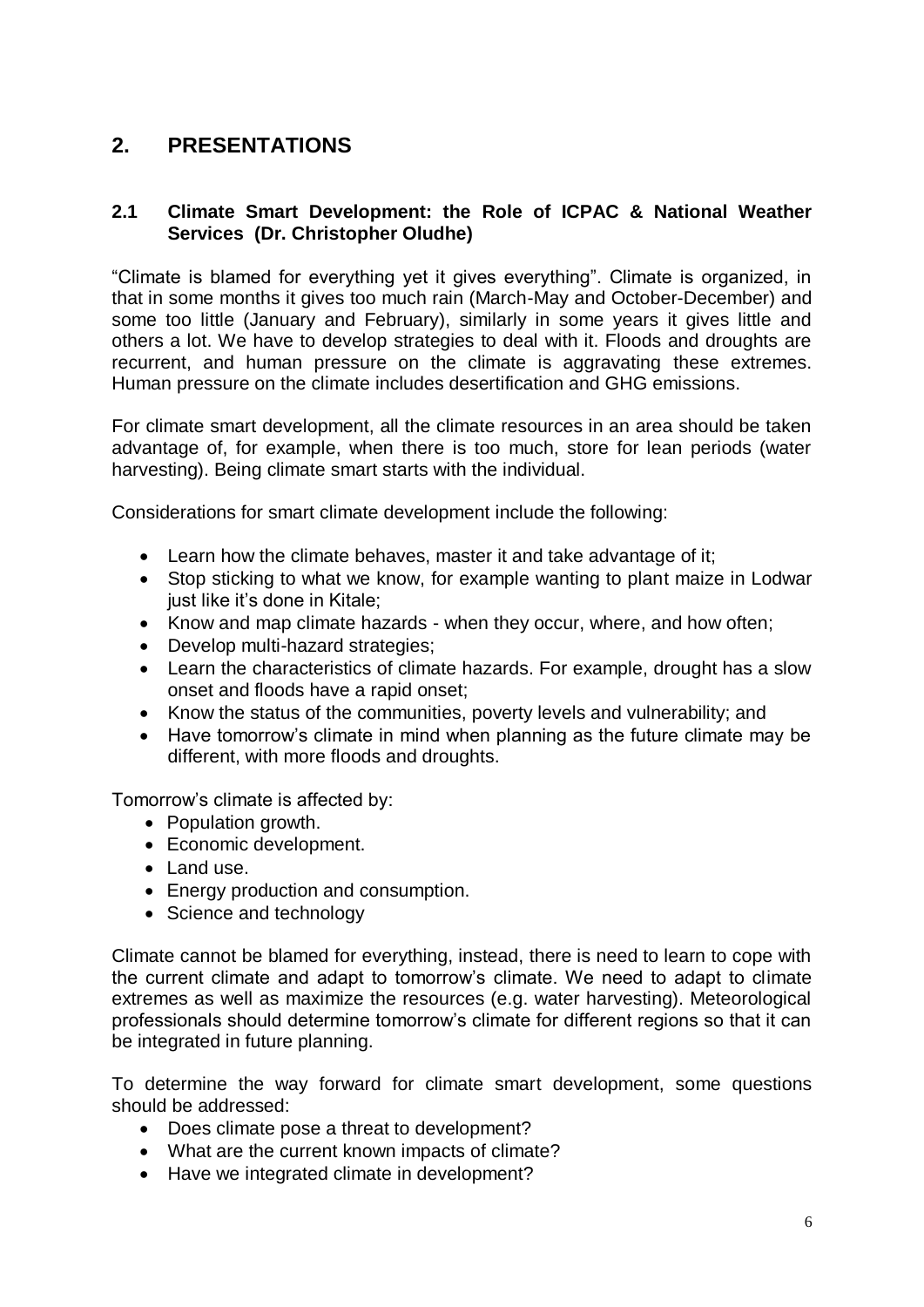- Is there evidence of climate change locally?
- What are the potential impacts on climate change?

### <span id="page-6-0"></span>**2.2 Is Kenya's Legislation Climate Smart? (Dr. Robert Kibugi)**

There are 3 options that Kenya has in terms of enacting climate smart legislation:

- Dedicated framework legislation this provides obligations for sectors to perform;
- Dedicated substantive legislation this creates hardcore standards most of which take long to fulfill, for example emission targets;
- Sector provisions; these are sector-based legislations the danger in these is that there is no connection among sectors for example the Environment Management Coordination Act does not connect with climate change issues.

The legislation will need to address some key issues such as mitigation, adaptation, finance and technology, and institutional arrangements. The finance aspect will need to consider who will finance mitigation and adaptation. Since most financing is from public funds, how much can we borrow without burdening future generations?

There are distinct Kenyan characteristics that must be considered in legislation, these include: poverty and vulnerability; centralized government system and decision making; the role of business/industries/SMEs; the role of technology (which requires finance and intellectual property policies/legislation for securing innovations), and; climate finance. Kenya also now needs to prepare for devolution. The constitution: does not refer to climate change but sets the tone: e.g. Sustainable Development Article 10 provides that the national value of sustainable development must be binding when making policy decisions, Chapter Five on land and environment management, and the Fourth Schedule on the System of Devolution that clearly demarcates the functions of national and county governments. Since climate change is not included – how will this play out? The climate change issues could be under the national government, but implementation e.g. adaptation, will fall to local/county governments.

Legislative approaches that can be taken up in Kenya include:

- Infrastructure
	- Climate proofing should be done for basic/key infrastructure. Kenya Roads Act needs to be changed to include climate proofing. The Energy Act of 2004 provides for buildings to have renewable technologies but it was not synchronised with the building code. Buildings codes which were last revised in 1967 need to be revised to include green concepts.
- Agriculture
	- Agriculture has the distinction that mitigation and/or adaptation activities could be deleterious so it needs careful planning. High nitrogen fertilizer use has degraded some lands and this requires mitigation. The agricultural act doesn't uphold agronomic practices. There are some projects to develop e.g. drought-resistant seed varieties, but these are largely at project level with uncertain national scope. Irrigation has mitigation and adaptation roles – it increases resilience. There is a draft irrigation bill giving guidelines on support of small scale irrigation schemes. Social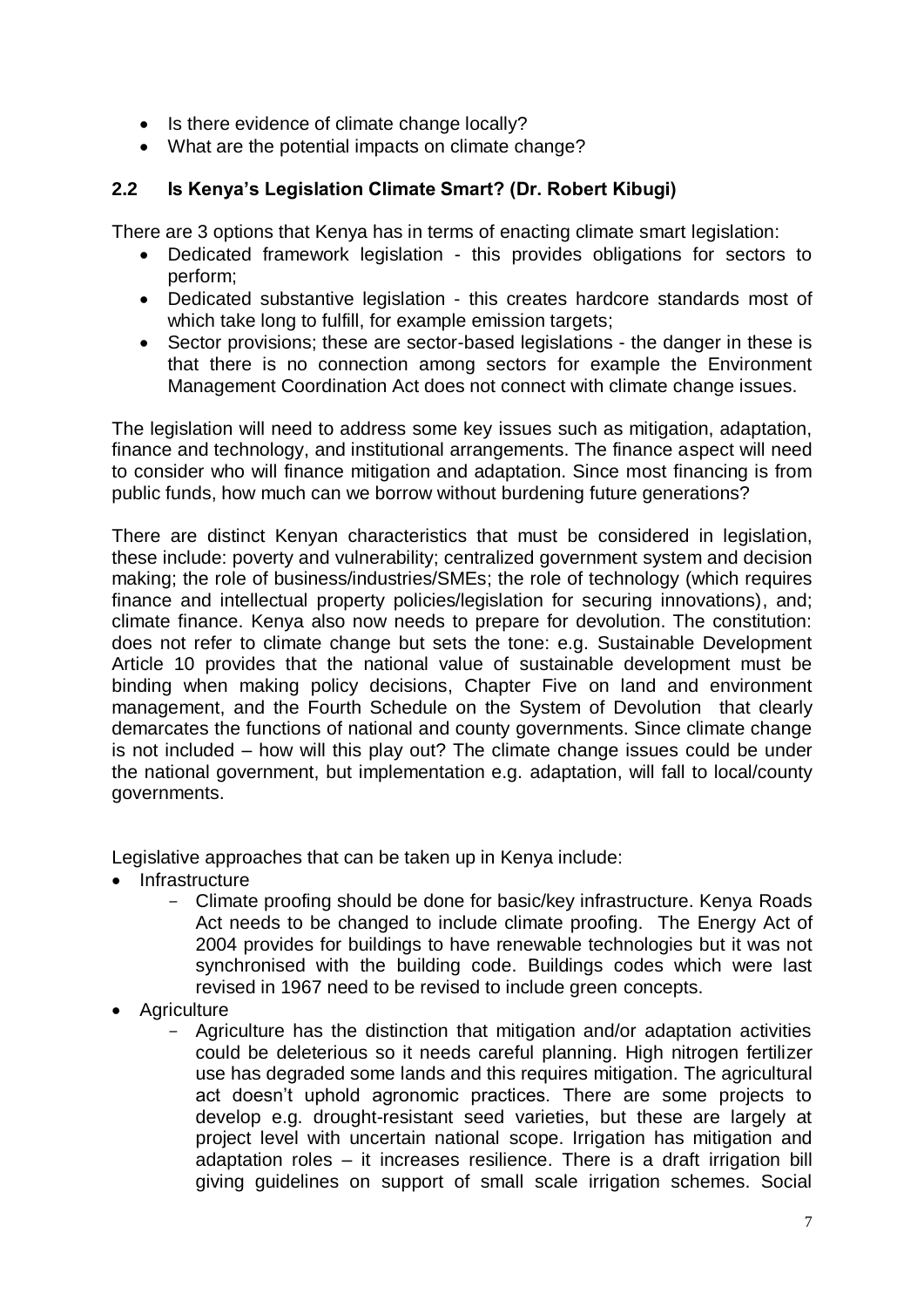equity financing is needed and should be encouraged, for example, low tech irrigation (such as gravity) for poor farmers/families, but there is need for a policy to be used to identify those who really need the funds and so that programmes meet the targets. Agricultural extension is very important and there is need for more extension workers. There is a draft bill that aims at collapsing all agricultural research institutions into one, hence have directed and targeted research.

- Business law
	- There are some proposed changes in the draft Companies Bill which will require companies to submit reports with environmental information. This is an opportunity for climate change issues to be integrated in business.
	- Directors of companies should submit environmental report regularly. What effects do foreign investments have on the climate?
	- The Investment Promotions Act is quiet on, for example, climate change implications of foreign investments coming into the country such as the current Vision 2030 projects which are very large and fall under ambit of Strategic Environmental Assessments. They are, however, key because of money and technology influx.
- **Devolution** 
	- Counties will be important because they will be in charge of most resources and have specific functions in relation to agriculture, forests, infrastructure, etc., so a framework climate change legislation should reflect or be mindful of devolution.
- Public health with respect to climate-related diseases such as malaria.
- Disaster risk reduction
	- There are no laws on this in Kenya. There is need for a national framework on how various sectors should mitigate and manage disasters.
- **Transport** 
	- To reduce emissions.
- Access to information.
- The constitution provides for this, so the legislation needs to incorporate it.
- The Climate Change Authority Bill.
	- This is a framework law that will likely provide a basis for the National Climate Change Response Strategy (NCCRS) and Action Plan but is facing the challenge of accommodating devolution.

In conclusion, we need to ask ourselves whether or not we are on a smart trajectory. The country's reaction to extreme event is indicative, as currently we are not managing disasters well enough. In order to align our legislation with climate smart thinking, we need to have: targeted legal and policy research; collaborative and interdisciplinary research, and; link climate change responses to the country's overall sustainable development objectives.

### <span id="page-7-0"></span>**2.3 Climate Smart Engineering (Prof. Madara Ogot)**

The key to smart engineering is in:

• Smart, clean energy production;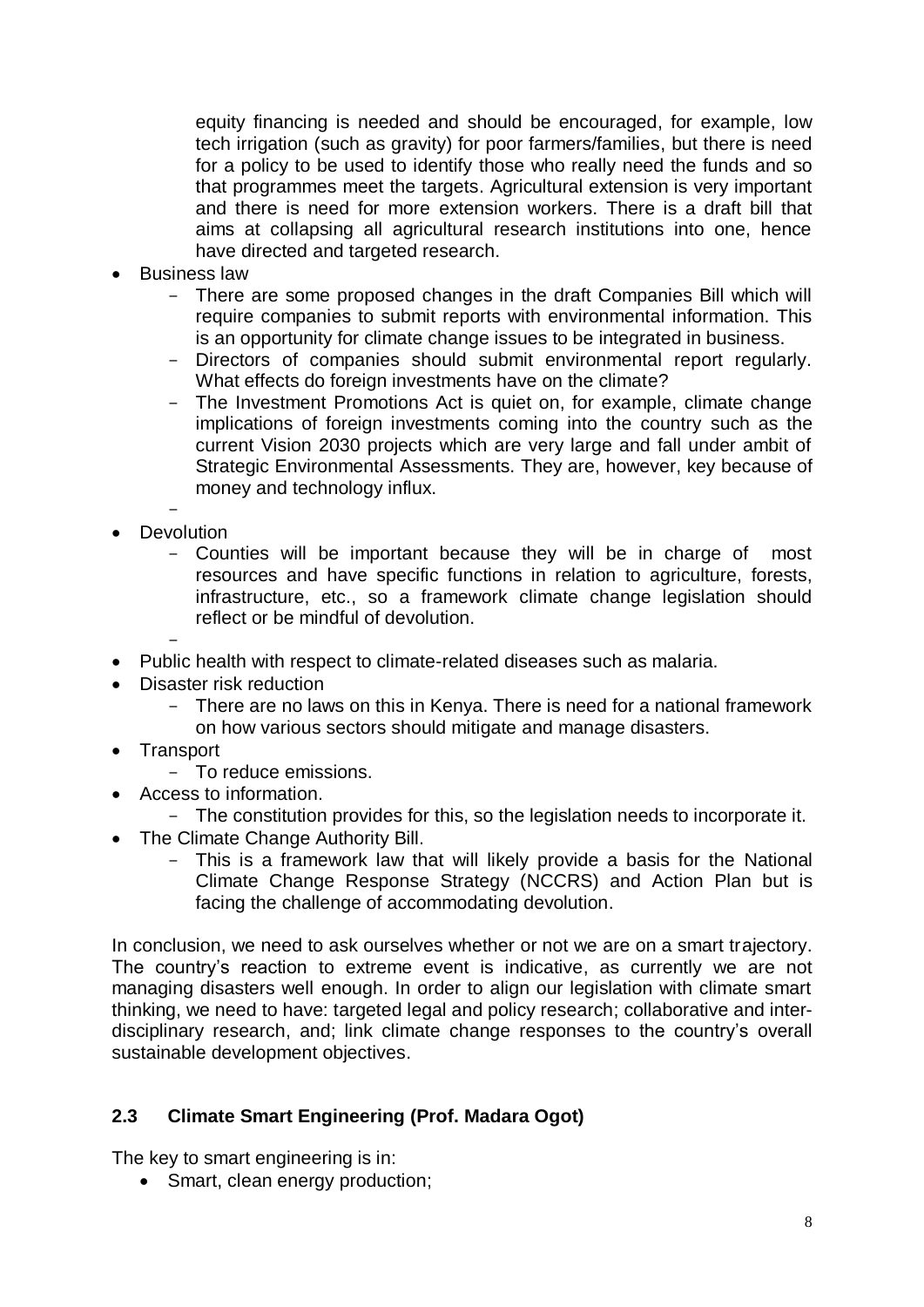- Reduction of energy use;
- Adapting technologies to climate change.

Wind energy is one of the energies that is produced in a smart and clean way. Currently in Kenya, there are 6 wind turbines that were installed on Ngong hills in 2009 that produce 5.9MW of energy. By 2014, the government is planning to put up the largest wind farm in sub-Saharan Africa. The farm will be in Turkana and will have 365 turbines, producing 300MW of energy, which will provide 20% of the energy needed in the country. Geothermal power currently produces 225MW, or 15% of Kenya's energy requirements. Current efforts in expansion of geothermal power exploitation will in future provide 800MW, or 53% of the country's energy needs. The country has potential for over 10,000MW from geothermal energy. Kenya has the potential to produce clean, smart energy to cater for all its energy needs.

The government has opened up the energy sector to private investors; this means more investors will be able to go into clean energy production instead of waiting on the government to do all the energy projects.

Energy use reduction starts with individuals. An example of South African low housing units in Cape Town was given. The houses were retrofitted with rooftop solar water heating systems, insulated ceiling and energy saving bulbs. This led to a 56% reduction in electricity costs, and is significant in that most electricity in South Africa is generated by coal-fired plants (not green energy). The use of paraffin lamps also decreased drastically. These modifications thus not only saved on energy used but also reduced respiratory diseases brought about by inhalation of gases from coal and paraffin, and also from breathing damp air because of the insulated ceilings eliminated water condensation that occurs particularly during the winter months.

Governments have a role to play in smart energy, by doing renewable energy projects or creating a conducive environment for investors who want to do the same. We all as individual have a role to play in smart energy. Are we ready to take up the challenge by using energy saving electronics and embracing new technologies?

#### <span id="page-8-0"></span>**2.4 What Obligations do Professionals have as regards Climate Change (Mr. Alex Alusa)**

**Architects:** Constructions can't continue to be built under business as usual conditions; buildings must be built with systems like solar water heating. Solar heating should be encapsulated in the Building Code. The cost of building should not be used as an excuse; people always find money to do things. Buildings that aren't climate smart end up losing more for the client in the long run. There is need to change building codes to take into consideration climate smart buildings. Building owners should also carry out energy audits (e.g. hotels).

**Structural engineers:** They should inspect buildings at all stages to ensure the right building materials are being used; this will prevent buildings from collapsing during extreme weather events.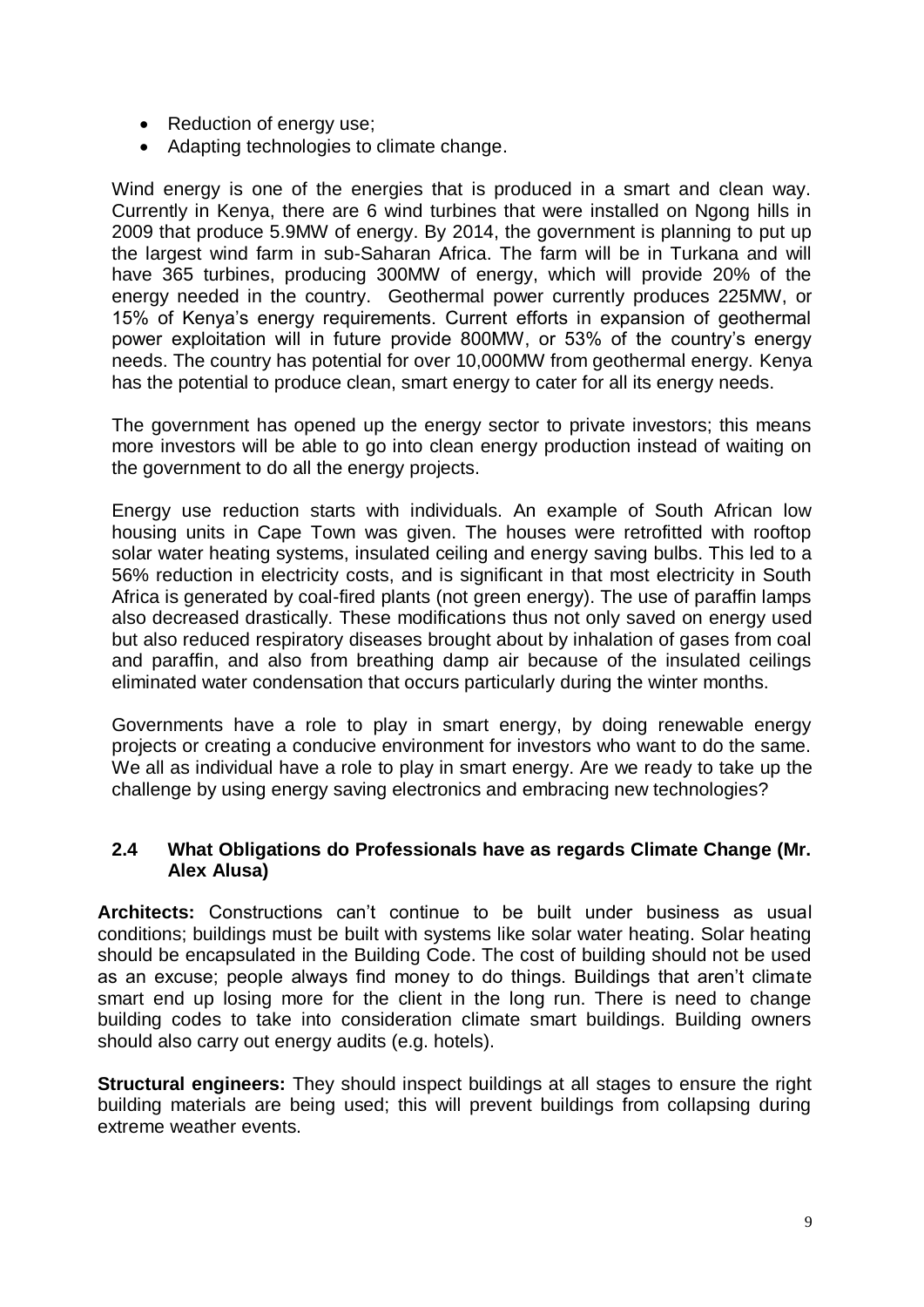**Government officers:** They should be professional about what's right especially in doing procurement. The Procurement Act has raised costs of doing business, because the issue it focuses on is following the rule, not how much it costs, while if one went to the open market, the unit costs of items/materials tendered for may be considerably lower than what the tenderers put in as their minimum price. They should also create an enabling environment for the private sector, because climate change creates business opportunities.

All professions should be able to "see across professions", that is, integrate issues for better and sustainable management and climate smart development. For example, cement companies can use the heat that is produced during processing to produce electricity. Professionals should generate ideas, not copy ideas from other regions that will not necessarily work in our context. A Climate Innovation Centre will be set up soon in Nairobi to help people with climate ideas to develop them into viable businesses. The key to great innovations is simple ideas, so people with such should not shy off.

### <span id="page-9-0"></span>**2.5 Impacts of Climate Change on Natural Resources (Dr. Adan Ali)**

Rural areas are the most vulnerable to climate change because the communities there depend on natural resources. The challenges faced in addressing climate change issues include:

- Limited data;
- Finances most funding comes from donors who do not address national issues;
- Incoherent policy structures;
- High poverty levels;
- Weak institutions :
- Professionals acting as closed groups instead of being integrated.

There are a number of important climate changes and related issues that need to be addressed particularly with respect to pastoral production systems in the semi-arid to arid regions of Kenya. These include:

- Water scarcity;
- Siltation in ponds;
- Food insecurity;
- Heritage sites that are endangered because climate change may cause loss of indigenous plants which have medicinal and other values;
- Communities that are becoming climate refugees, especially in Northeastern Kenya, where nomadic families have to camp outside chiefs camps to wait for relief food;
- Shanties in unserviced areas use of plastic instead of grass (dujus) for roofing due to grass shortage;
- Reduction of natural resources, particularly water and biodiversity resources, which the country is heavily reliant upon;
- Human-wildlife conflict, especially on wildlife migration routes, is increasing as a result of reducing resources (water and pasture);
- Increased vulnerability of pastoral production systems to climate: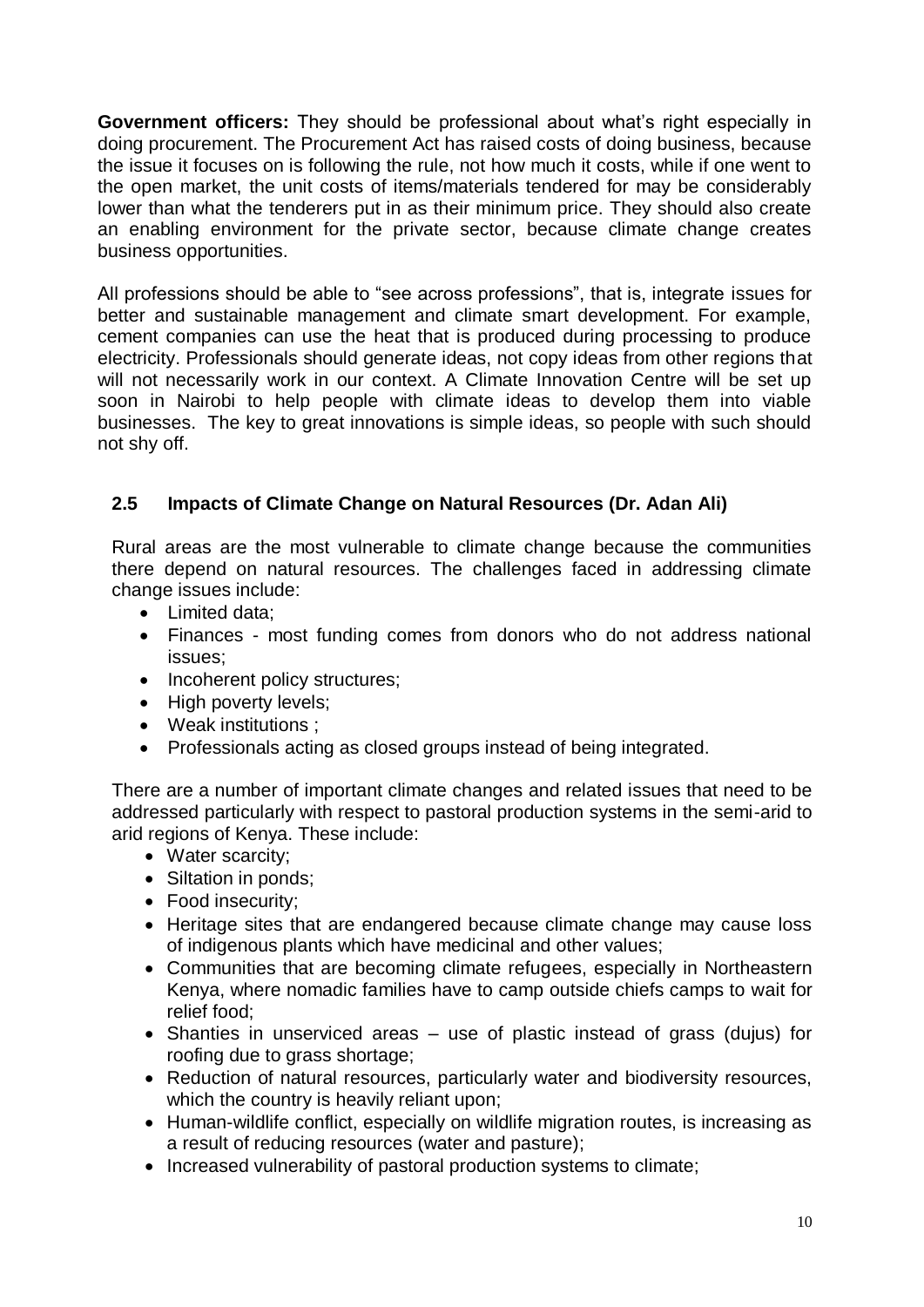- Emergence of new infectious livestock diseases;
- Environmental degradation and soil infertility;
- Appropriate shelter; and
- Bioenergy for domestic use.

Some suggestions for smart climate solutions are as follows:

- Climate smart solutions must respond to local systems, and then they can be up scaled. Carry out strong case studies which can be used to upscale solutions to national level. Such case studies can also be used to seek funding from policy makers;
- Formulate policies that aim at minimizing the impacts of climate change and maximizing the opportunities that it presents;
- Solutions must be participatory and relevant;
- Give the beef production/livestock keeping industry strong policy attention;
- Encourage strong climate change science, and benchmark it with solutions that are applicable elsewhere;
- Regulate consumptive and commercial interests;
- Devise ways of protecting the 75% of natural biodiversity resources that lie outside of protected areas;
- Capacity for resilience should be strengthened among communities.

The way forward would include:

- Building partnerships;
- Basing decision-making on sound scientific knowledge;
- Developing benchmarks with other successful actions; and
- Development of decision support tools to monitor and evaluate natural resource management.

### <span id="page-10-0"></span>**2.6 Finance and Carbon Markets (Mr. Obadiah Mungai)**

The key milestones in the evolution of climate change negotiations are: adoption of the UNFCCC in 1992 and its ratification in 1994; the adoption of the Kyoto Protocol (KP) in 1997 and its ratification in 2005; the end of the Kyoto first commitment period in 2012. The KP introduced three flexible mechanisms:

- Carbon Trading (Article 17) => ETS for Annex 1 countries;
- Clean Development Mechanism (Article 12); and
- Joint Implementation (Article 6).

During COP 17 that was held in Durban, South Africa in December 2011, Governments adopted a comprehensive package of decisions—including:

- An agreement to initiate a second commitment period for the Kyoto Protocol;
- The "Durban Platform" to negotiate a long-term, all inclusive future mitigation regime that includes a process to address the "ambition gap" for stabilizing average global temperature increases at 2°C over pre-industrial levels;
- Adopting a range of decisions designed to implement the 2010 Cancun Agreements, including launching a new Green Climate Fund and developing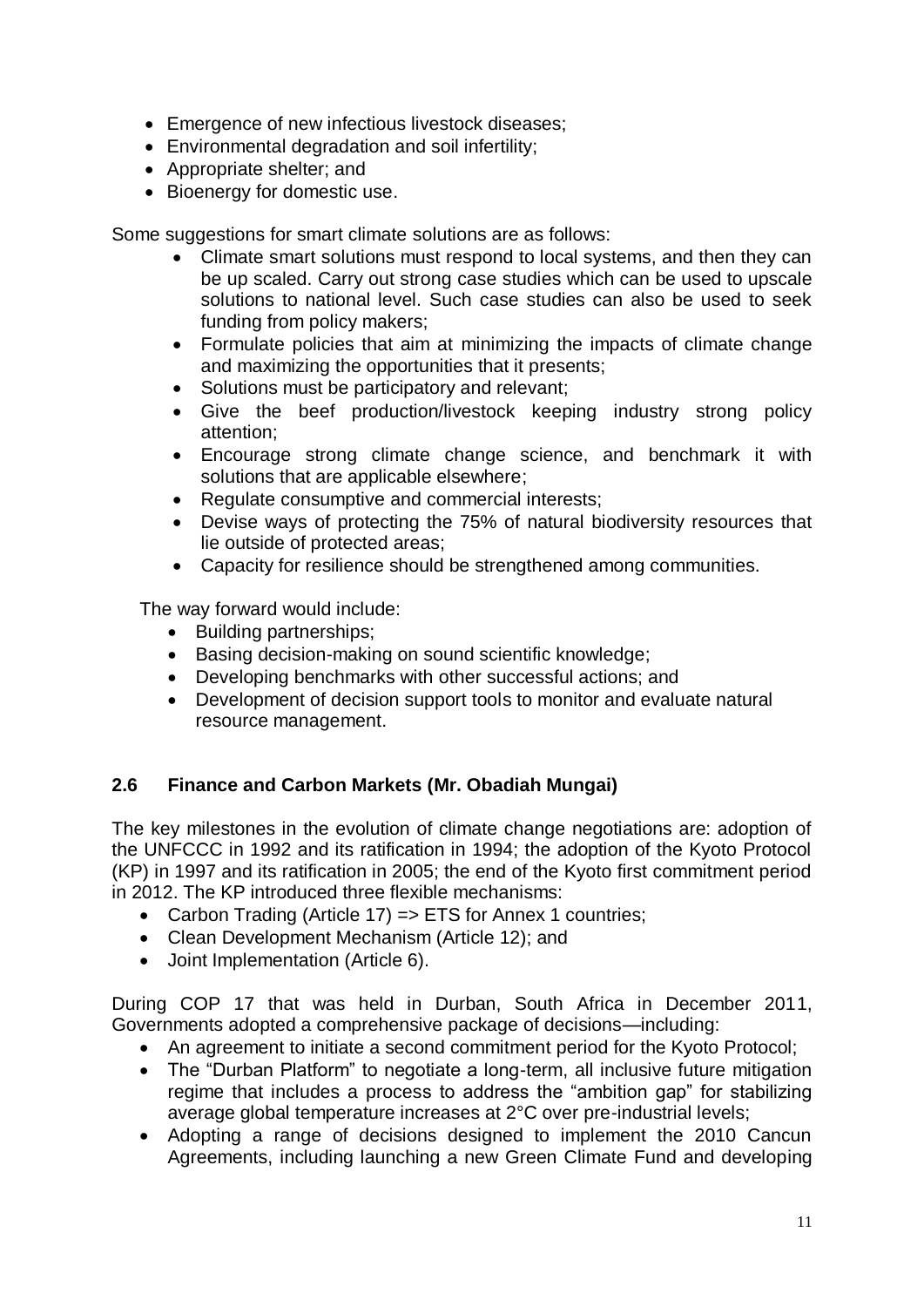stronger requirements for the reporting and review of countries' mitigation efforts;

- An agreement on rules for activities to reduce emissions from deforestation and degradation (REDD), as well as standards for verifying national performance in mitigating emissions; the rules for "carbon capture & storage" projects under the CDM; a process to further consider the loss and damage faced by the most vulnerable countries; and
- A work programme on unintended consequences of climate change policies.

In 2010 the global carbon market value declined to 142 billion USD due to uncertainties associated to the Kyoto Protocol. The bulk of trade took place within the EU ETS followed by CDM. There are 7 CDM Projects registered and Trading in Kenya (details on NEMA website), with 1,236,469 reductions traded as of March 2012. The CDM activities in Kenya are:

- "35 MW Bagasse Based Cogeneration Project" by Mumias Sugar Company Limited (MSCL);
- Olkaria II Geothermal Expansion Project;
- Olkaria III Phase 2 Geothermal Expansion Project;
- Aberdare Range and Mt. Kenya Small Scale Reforestation Initiative Kirimara-Kithithina Small Scale A/R Project;
- Aberdare Range and Mt. Kenya Small Scale Reforestation Initiative Kamae-Kipipiri Small Scale A/R Project;
- Lake Turkana 310 MW Wind Power Project; and
- Redevelopment of Tana Hydro Power Station Project.

There are currently 17 CDM Projects under Validation, with 698,945 reductions expected as of March 2012.

The "Climate Finance" is a leveraging fund. The so-called "Fast Start Finance allocated \$30 billion for the period 2010 to 2012, but so far only \$6 billion has been disbursed as the process is very rigorous. The goal is to raise the fund to \$100 billion per year by 2020. Funding for adaptation will flow through the Green Climate Fund. Public sector climate funds are scarce and there is need to leverage with the private sector. The African Development Bank under Scaling up Renewable Energy Program (SREP) has been awarded 50M USD for developing the Menengai Geothermal project. In addition to these 60M USD is in the reserve.

To effectively tackle climate change, more than half of the additional global investment and financial flows would be needed in developing countries. The Ministry of Finance is formulating a policy for climate financing and emission trading in order to establish a climate change fund and carbon trading platform (to be completed by June 2012). It has also established a Carbon Finance Desk and has increased communication campaigns on climate change and related risks and opportunities. It is also enforcing regulatory instruments and fiscal incentives for making climate related investment relatively more attractive.

To which extent climate finance can catalyze a transition to a low-carbon economy, will, among others, depend on the existence of national-level institutions that are able to deliver emission reductions as well as adaptation benefits and in effective, efficient, and equitable ways. While international support may help to induce policy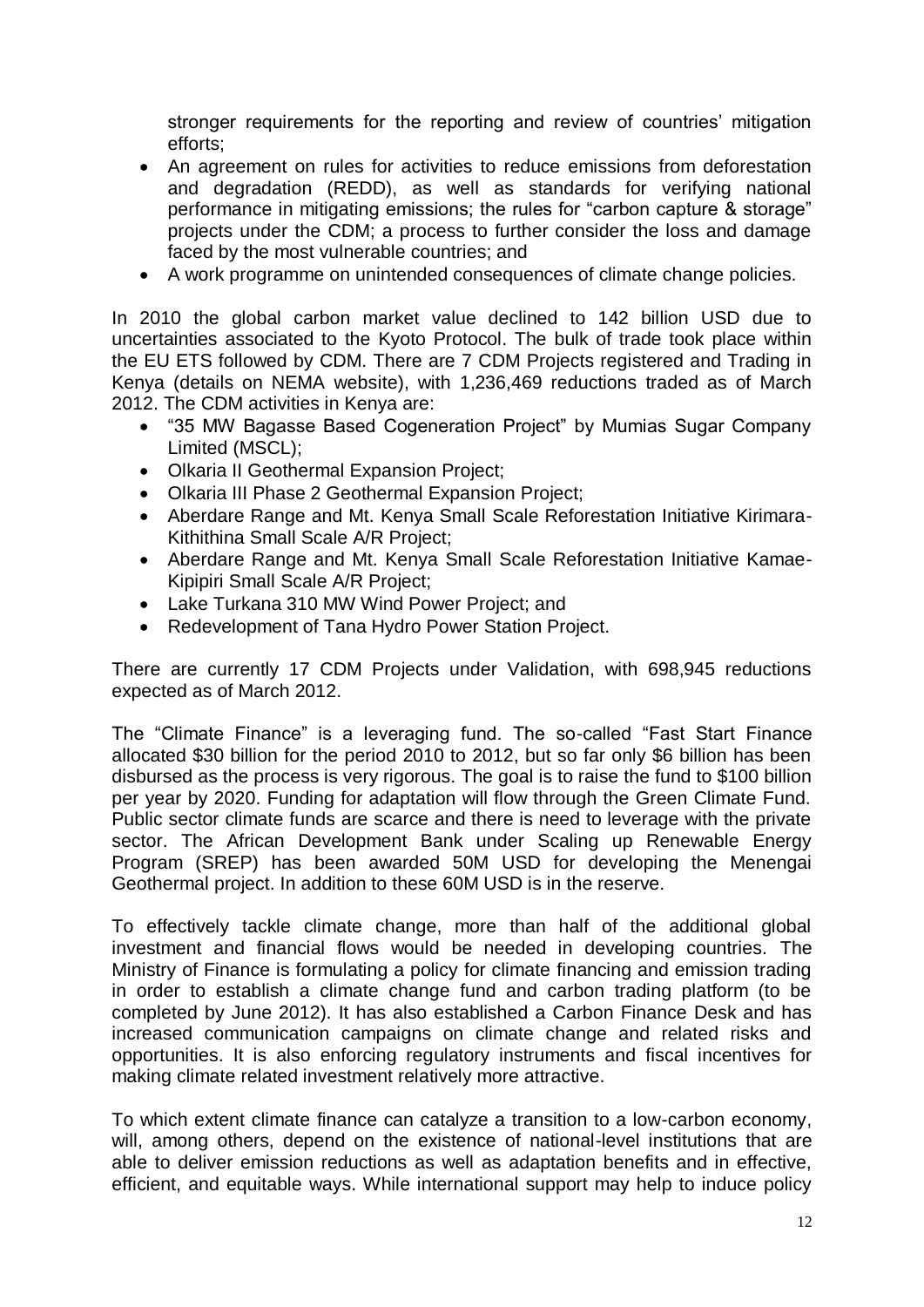changes in developing countries and to enable accurate monitoring and reporting of the results achieved, it is essential that low-carbon development strategies be country driven and nationally specific in order to duly account for the particular needs and priorities of each country.

### <span id="page-12-0"></span>**2.7 Climate Smart Infrastructure (Dr. Simeon Dulo)**

Climate change will modify rainfall, temperature, sea level, and extreme events. The climate impact pathways can be: direct, short term or long term. There are added pressures from external factors e.g. demography, migration etc. For example, safe water supply has reduced at the same time that demand for water has gone up in urban areas.

There are a number of potential economic opportunities when developing climate smart infrastructure, for example:

- Seek to develop innovative approaches to adaptation, e.g. developing dual use and smart infrastructure and using the natural environment;
- Develop new technologies, skills and expertise on climate change adaptation for infrastructure to be used domestically and exported;
- Develop innovative approaches to climate risk, climate modelling and financing.

The focus should be on identifying: the potential impact areas and reducing vulnerability; improved information sharing and disclosure of risk evidence, and; evaluating risks of climate change to infrastructure.

Some strategies that can be applied to reduce vulnerability include:

- Protection through structural measures for property/land from sea level rise and floods;
- Access to good quality information, and early warning system that can help to mitigate disaster impacts;
- Reducing vulnerability of resource base to climate change, variability and extreme events (e.g. embankment to protect from floods, cyclone centre, etc).

Green and climate resilient infrastructure are necessary for sustainable adaptation to climate change, and specific measures will be needed. With respect to water supply, irrigation and drainage systems, for example, one can target: technologies and management methods to increase irrigation efficiency and reduce problems of soil degradation; economic incentives to reduce wasteful practices; increase use of drainage systems to avoid flooding and water-logging of soils; and improve drainage allowing for increases in rainfall intensity. New drainage standards for new works and renewals have to be introduced to spur adaptation. Other more generic examples would include:

- Enhancing adaptation expertise and skills;
- Integrate adaptation into infrastructure investment decisions, in particular assets with a 20 year+ lifetime;
- Look at innovative financial approaches to incentivise adaptation in long-life assets;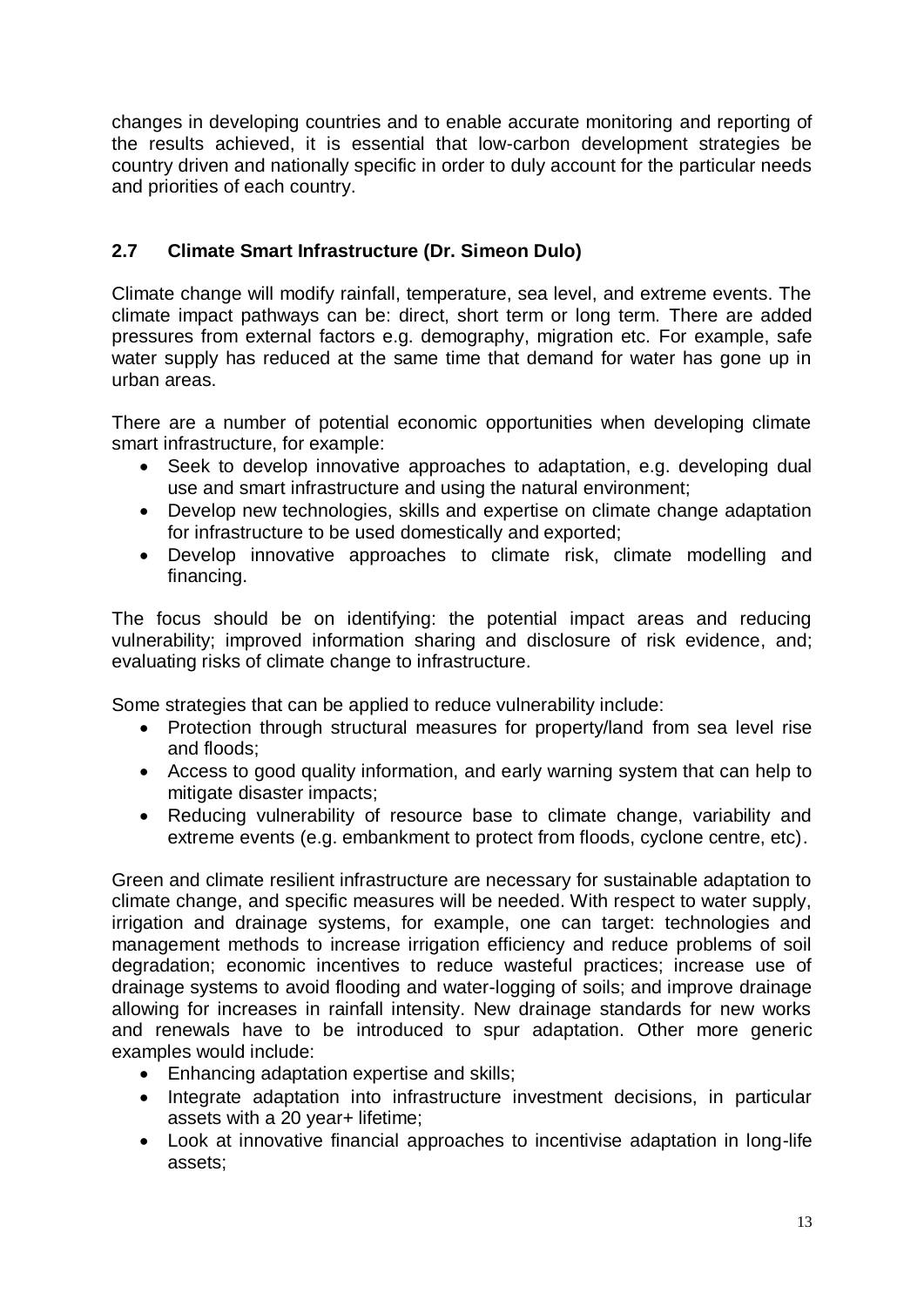- Work with infrastructure owners to increase climate resilience to reduce exposure risk;
- What we can do Adaptation and mitigation?
- Develop infrastructure so that it can perform two or more functions, such as: using reservoirs for flood control as well as water storage, and road/rail embankments as flood defences;
- Make use of near-term climate predictions, e.g. accurate six-month to oneyear forecasts could possibly reduce losses due to weather variability. For example, predictions of El Niño events have proven useful in regions where El Niño strongly affects weather.
- Make management adjustments:
	- Virtually all components of the infrastructure system from planning to development to maintenance should be modified to adjust to climate
	- Holistic approach to natural and development infrastructure/ resources management and climate change
	- Address governance and political economy issues
	- Scaling-up support to reach the MDGs
	- Enhance coordination of donors
	- Improve quality of fiscal spending
	- Develop technical capacity to absorb incremental resources
- On technologies, for example in water engineering, energy, and transport, smart decisions from lessons learnt elsewhere are needed.

New infrastructure can be climate resilient by ensuring that an asset is located, designed, built and operated with the current and future climate in mind., while existing infrastructure can be climate resilient by ensuring that maintenance regimes incorporate resilience to the impacts of climate change over an asset's lifetime. One should also ensure that investment decisions take account of changing patterns of consumer demand as a result of climate change, as well as build in flexibility so that infrastructure assets can be modified in the future without incurring excessive cost. The result will be a more resilient and robust infrastructure network able to cope with projected climate impacts e.g. increased flexibility to cope with uncertainty without massive failure and economic cost.

#### <span id="page-13-0"></span>**2.8 Question and Answer Sessions**

| <b>Questions</b>                                                                                                  | <b>Response</b>                                                                                                                                                                                                                                                                                                                                                               | <b>Comments</b>                                                                                                                                                                                                                                                                                                                                                                                          |
|-------------------------------------------------------------------------------------------------------------------|-------------------------------------------------------------------------------------------------------------------------------------------------------------------------------------------------------------------------------------------------------------------------------------------------------------------------------------------------------------------------------|----------------------------------------------------------------------------------------------------------------------------------------------------------------------------------------------------------------------------------------------------------------------------------------------------------------------------------------------------------------------------------------------------------|
| <b>Kibugi Presentation</b>                                                                                        |                                                                                                                                                                                                                                                                                                                                                                               |                                                                                                                                                                                                                                                                                                                                                                                                          |
| Is there<br>the<br>harmony<br>in.<br>legislations that exist? Or do we<br>just have an implementation<br>problem? | Yes. Policies/laws are there but<br>we aren't good in implementing<br>them. We do things contrary to<br>the laws because we can get<br>away with it (impunity).<br>The existing policies need to be<br>harmonized for example what<br>the water bill policy says about<br>how far one should cultivate<br>away from the river is different<br>from what is in the agriculture | We need to change the way<br>policies are done in Kenya. We<br>start with Acts of Parliament then<br>realize there is no policy nor<br>strategy so these are done later.<br>The correct way should be to<br>formulate a policy then a<br>strategy and the<br>Act of<br>Parliament act should come last.<br>Scientific outputs should be<br>taken up when formulating<br>policies, and scientists need to |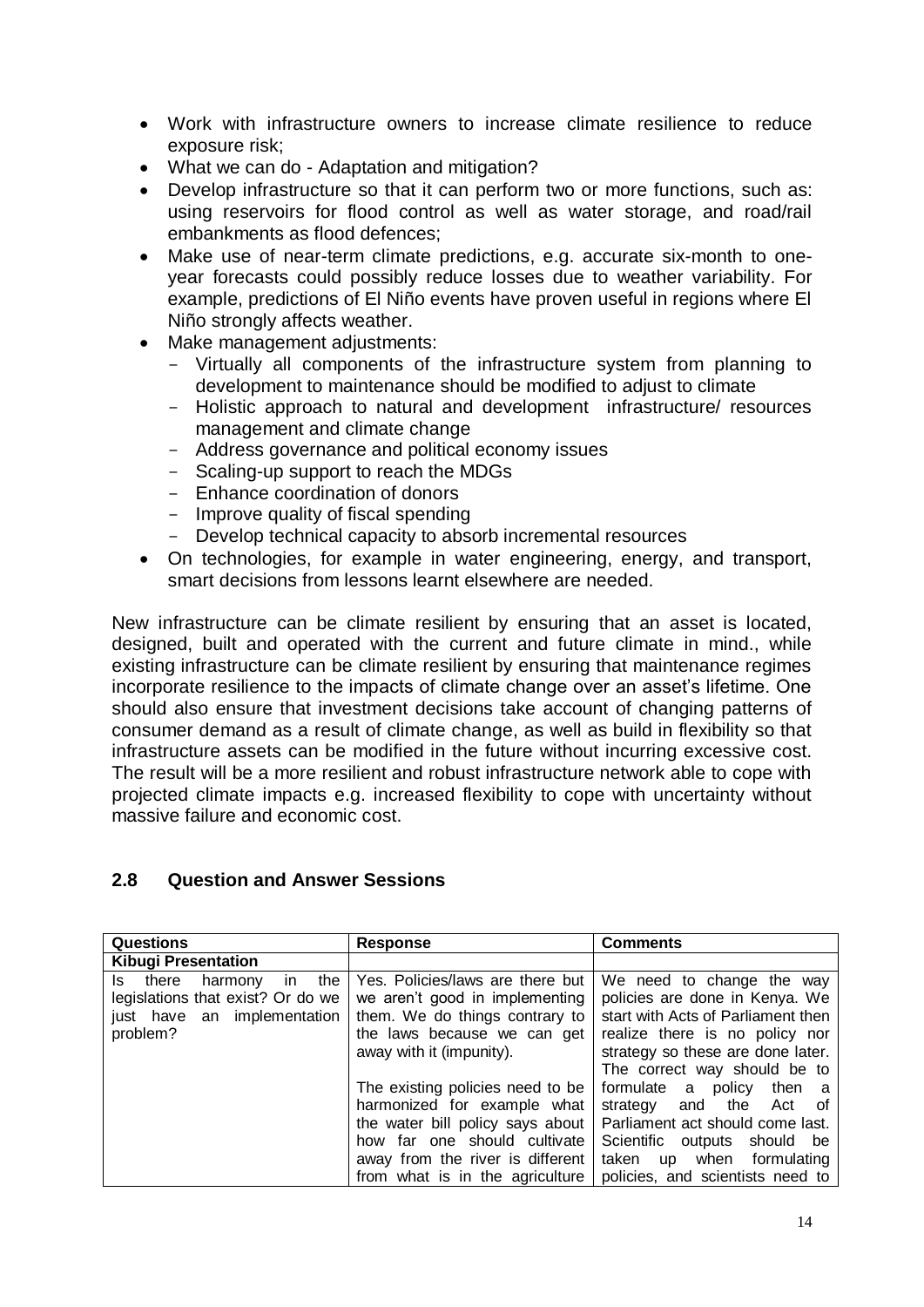|                                                                                                                                                                                                    | policy.<br>Climate<br>change,<br>however,<br>should not be put in the<br>environment policy because by<br>doing so the other sectors that<br>have a link to climate change will<br>be left out.                                                                                                                                                                                                                                                                                                | share their research results with<br>policy makers for them to factor<br>them in policies. |
|----------------------------------------------------------------------------------------------------------------------------------------------------------------------------------------------------|------------------------------------------------------------------------------------------------------------------------------------------------------------------------------------------------------------------------------------------------------------------------------------------------------------------------------------------------------------------------------------------------------------------------------------------------------------------------------------------------|--------------------------------------------------------------------------------------------|
| <b>Ogot Presentation</b>                                                                                                                                                                           |                                                                                                                                                                                                                                                                                                                                                                                                                                                                                                |                                                                                            |
| There is the issue of dirty energy<br>versus development. - Kenya<br>insufficient<br>energy<br>has<br>to<br>process minerals e.g. titanium<br>requires<br>400MW<br>which<br>of<br>dedicated power. | It will be some time before we<br>can get away from fossil fuels.                                                                                                                                                                                                                                                                                                                                                                                                                              |                                                                                            |
| Is Turkana oil going to blow the<br>green energy concept out of the<br>water?                                                                                                                      | Coal can be used in a clean way,<br>but the technology to enable this<br>is very expensive. Thus it must<br>be financed by the countries<br>causing<br>climate<br>change.<br>However, Kenya<br>is<br>not<br>considered as a least developed<br>country hence it can't be funded.                                                                                                                                                                                                               |                                                                                            |
| There is talk that energy saving<br>bulbs have negative medical<br>effects, is this true?                                                                                                          | The mercury levels in the earlier<br>bulbs was significantly higher<br>compared to the current bulbs.<br>The high mercury levels led to<br>health concerns. However, we<br>have had fluorescent tubes for a<br>much longer time and these<br>have more mercury than the<br>energy-saving bulbs. Essentially<br>the discussion is between the<br>new technology that has the<br>potential to wipe out earlier<br>technology                                                                     |                                                                                            |
| The energy saving bulbs blow up<br>because of unstable power<br>supply and end up costing more,<br>what can be done about this?                                                                    | Power supply just needs to be<br>stabilized.                                                                                                                                                                                                                                                                                                                                                                                                                                                   |                                                                                            |
| <b>Alusa Presentation</b>                                                                                                                                                                          |                                                                                                                                                                                                                                                                                                                                                                                                                                                                                                |                                                                                            |
| We have discovered coal in Mui<br>and oil in Turkana. What are the<br>implications<br>for<br>the<br>green<br>economy?                                                                              | There is technology for using<br>coal in clean way but challenge<br>is that the technology is very<br>expensive. Kenya in COP has<br>argued that we must be financed<br>if we are to go for green<br>technology<br>by<br>countries<br>responsible for<br>the<br>current<br>problem. China is generating<br>more GHG than US today, and<br>they are saying that for them to<br>take action, China must take<br>action. They will only finance<br>LDCs and Kenya is excluded<br>from this group. |                                                                                            |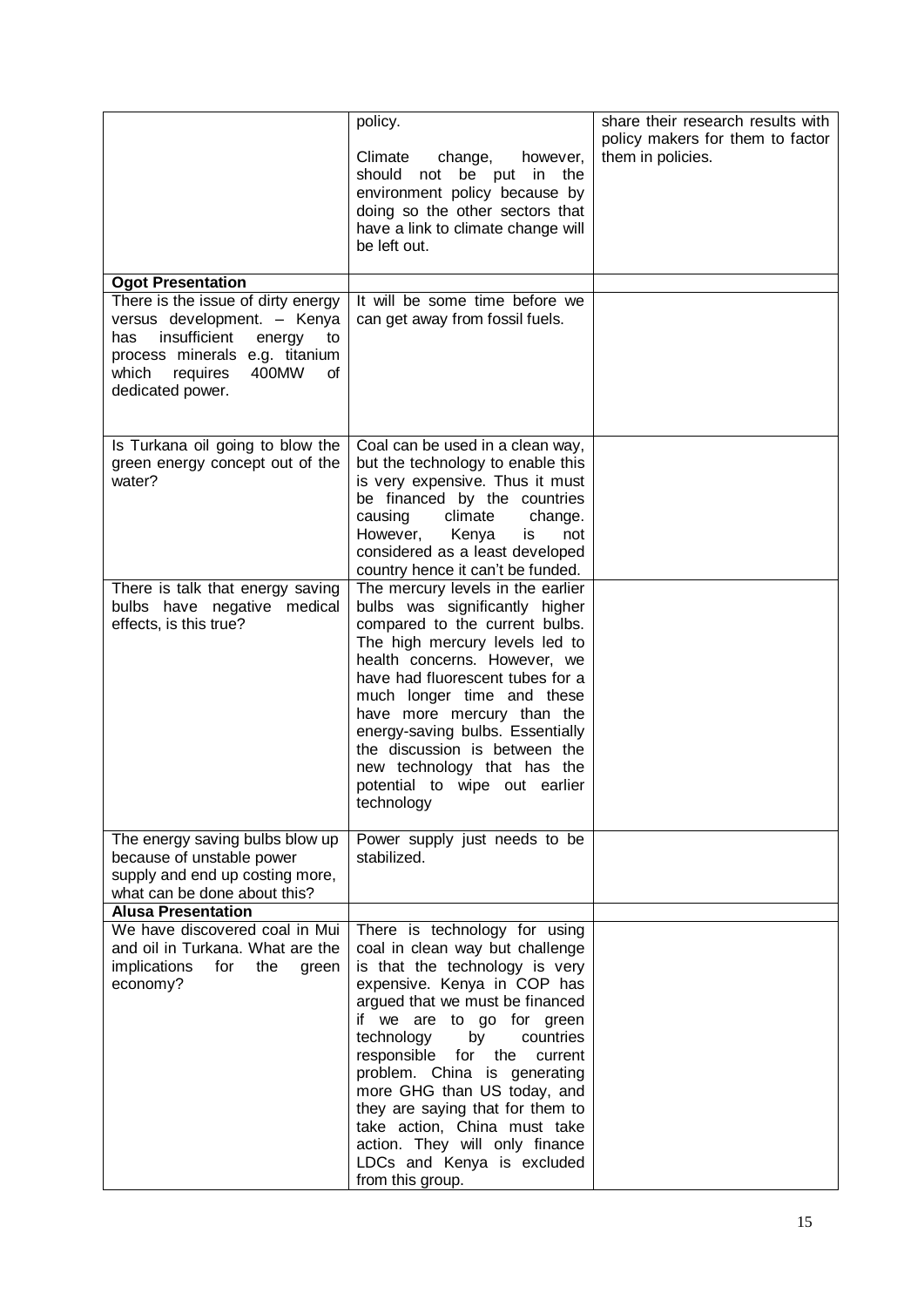| implement<br>Why do we<br>not<br>existing policies?                                                                                                                     | Kenyans<br>not<br>good<br>are<br>at<br>enforcement thus resulting in<br>impunity. Another challenge is<br>the tendency to start with an Act<br>of Parliament then realise there<br>was no policy, then do a<br>strategy, i.e. we have been<br>putting the cart before the horse.<br>The Climate Change Policy -<br>climate<br>is<br>not<br>just<br>an<br>environmental challenge, it is a<br>development challenge so the<br>policy must be cross-cuttting.<br>Climate<br>The<br>Act<br>(Climate)<br>Change Authority Act) - Panerec<br>(Parliamentary<br>Network<br>on<br>Renewable Energy and Climate<br>Change) has been working with<br>KCCWG and OPM to evolve a<br>private members bill. The DMA<br>(Drought Management Authority)<br>should be a part of wider CC<br>framework.<br>Harmonisation - many policies<br>are not harmonised e.g. the<br>Ministry of Agriculture defines | The Environment Policy was<br>ready by 2008 but the Minister<br>did not implement it. It is now<br>being revised to be consistent<br>with the new constitution and<br>should be ready by end of June. |
|-------------------------------------------------------------------------------------------------------------------------------------------------------------------------|-------------------------------------------------------------------------------------------------------------------------------------------------------------------------------------------------------------------------------------------------------------------------------------------------------------------------------------------------------------------------------------------------------------------------------------------------------------------------------------------------------------------------------------------------------------------------------------------------------------------------------------------------------------------------------------------------------------------------------------------------------------------------------------------------------------------------------------------------------------------------------------------|-------------------------------------------------------------------------------------------------------------------------------------------------------------------------------------------------------|
|                                                                                                                                                                         | the<br>riparian<br>buffer<br>zone<br>differently from the Ministry of<br>and Irrigation.<br>Water<br>Also,<br>eucalyptus trees are being sold<br>by KEFRI yet the Minister had<br>directed that all such trees<br>should be cut as a result of<br>higher water use. However,<br>experts indicate that water use is                                                                                                                                                                                                                                                                                                                                                                                                                                                                                                                                                                        |                                                                                                                                                                                                       |
| <b>Mungai Presentation</b>                                                                                                                                              | not higher than that of the<br>indigenous<br><b>Scientists</b><br>trees.<br>should<br>afraid<br>be<br>not<br>οf<br>confronting Ministers on policies<br>that are not based on evidence.                                                                                                                                                                                                                                                                                                                                                                                                                                                                                                                                                                                                                                                                                                   |                                                                                                                                                                                                       |
| There was a report in Parliament<br>that Kenya had recieved Ksh. 54<br>billion from its carbon sinks e.g.<br>the Mau forest; how will the local<br>communities benefit? | The amount was not Ksh. 54<br>billion. The Ministry is developing<br>a policy that will address this gap<br>of how communities will benefit.                                                                                                                                                                                                                                                                                                                                                                                                                                                                                                                                                                                                                                                                                                                                              |                                                                                                                                                                                                       |
| NEMA was accredited to access<br>carbon credit funds, so can<br>people present project proposals<br>so that they can access funds?                                      | Yes NEMA was accredited and<br>people with project proposals<br>can apply for funds.                                                                                                                                                                                                                                                                                                                                                                                                                                                                                                                                                                                                                                                                                                                                                                                                      |                                                                                                                                                                                                       |
| How is carbon trading retarding<br>industrial development in our<br>country?                                                                                            | If we can benefit from carbon<br>credits as a country no matter<br>how much we are emitting, why<br>ahead<br>trade.<br>not<br>go<br>and<br>However, this is a controversial<br>issue hence the reason why we<br>should engage to come up with<br>smart solutions for developing                                                                                                                                                                                                                                                                                                                                                                                                                                                                                                                                                                                                           |                                                                                                                                                                                                       |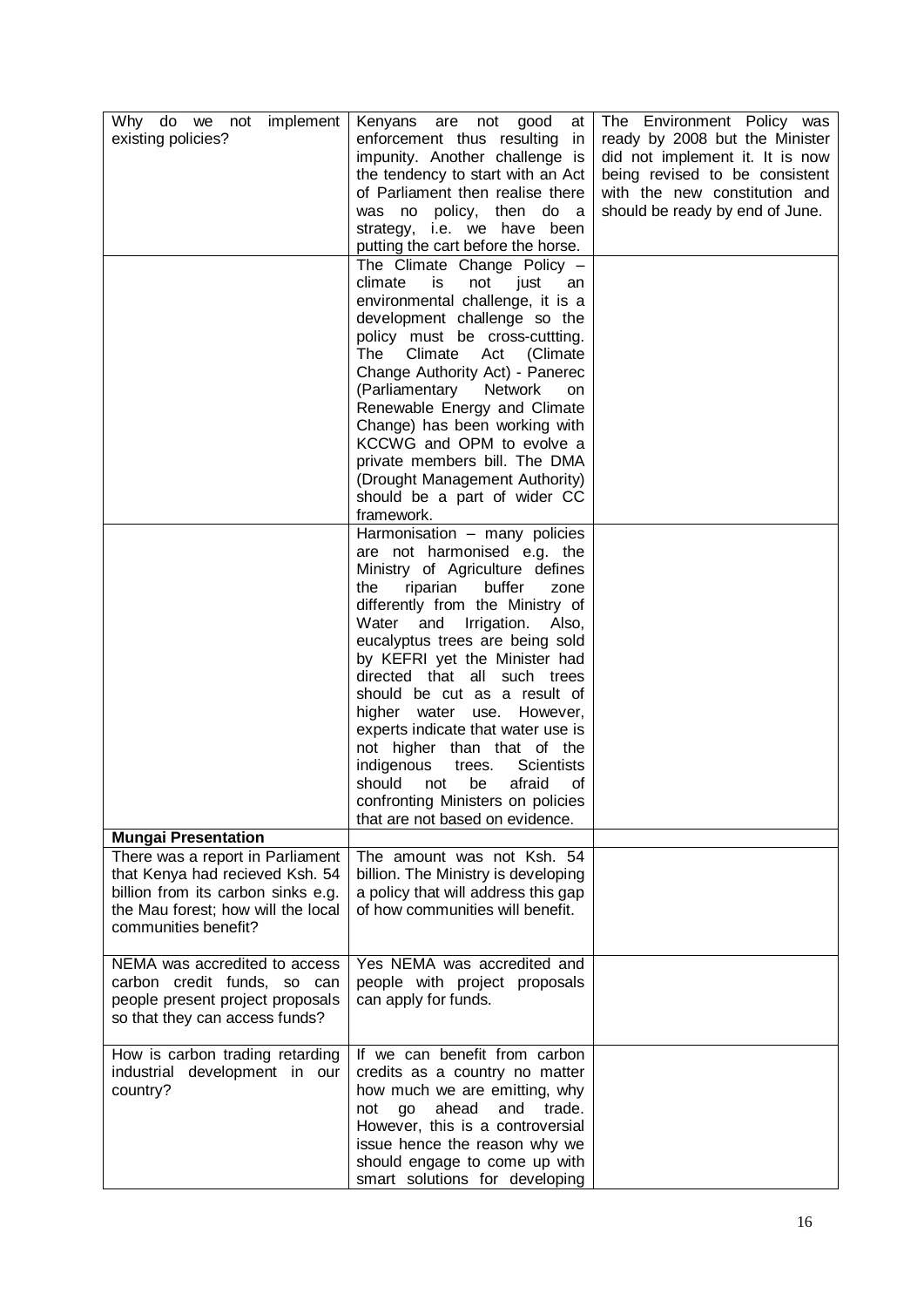|                                                                                                                                                                              | smartly, i.e., having development<br>that is emission-free.                                                                                                                                                                                                                                                                                                                                                                                                                                               |  |
|------------------------------------------------------------------------------------------------------------------------------------------------------------------------------|-----------------------------------------------------------------------------------------------------------------------------------------------------------------------------------------------------------------------------------------------------------------------------------------------------------------------------------------------------------------------------------------------------------------------------------------------------------------------------------------------------------|--|
| The projects we have for carbon<br>trading are based on forests, and<br>most of our land (80%) is not<br>arable meaning we don't have<br>forests?                            | There are other projects beside<br>forests, for example Geothermal<br>projects and Mumias sugar<br>project where they use molasses<br>to produce energy.                                                                                                                                                                                                                                                                                                                                                  |  |
| Is it that African countries are<br>presenting projects that don't<br>meet standards, and that is why<br>lagging<br>behind<br>we<br>are<br>in.<br>mitigation and adaptation? | There is low motivation for<br>donors to fund<br>adaptation<br>because it is long term. Most of<br>the funds go to mitigation.                                                                                                                                                                                                                                                                                                                                                                            |  |
| Are we creating very<br>high  <br>expectations for carbon credit<br>while<br>little<br>the<br>gets<br>to<br>communities?                                                     | Most of the money goes to<br>certifiers, because they have to<br>come from outside the country,<br>we need to have more certifiers<br>locally and this will lower the<br>certification cost.                                                                                                                                                                                                                                                                                                              |  |
|                                                                                                                                                                              | Also the compliance market has<br>high thresholds, it requires big<br>projects. The cost for these<br>projects is also high but at least<br>the credits are guaranteed.                                                                                                                                                                                                                                                                                                                                   |  |
| How much is the price of carbon<br>actually? 4 EUROS?                                                                                                                        | 4 euros is for the compliance<br>market. In the voluntary market<br>the price is much lower.                                                                                                                                                                                                                                                                                                                                                                                                              |  |
| <b>Dulo Presentation</b>                                                                                                                                                     |                                                                                                                                                                                                                                                                                                                                                                                                                                                                                                           |  |
| How can people in areas such<br>as Budalangi be resilient to<br>floods given the resources they<br>have?                                                                     | These people are on a flood<br>plain thus structural and non-<br>structural approaches can be<br>considered. In structural systems<br>are put in place upstream e.g.<br>dams, and these provide water<br>for irrigation and house hold use.<br>For non-structural the<br>communities are comfortable<br>with the climate situation like in<br>Bangladesh.<br>But<br>for<br>non-<br>structural people need to respect<br>laws, for example, when people<br>are told floods are coming they<br>should move. |  |
| Most of our infrastructure is in<br>vulnerable areas and we keep<br>on building in such places. We<br>know its wrong but we do it<br>anyway.                                 | Most of our infrastructure on<br>vulnerable areas and we keep<br>building in such places. We<br>know its wrong but we do it<br>anyway.                                                                                                                                                                                                                                                                                                                                                                    |  |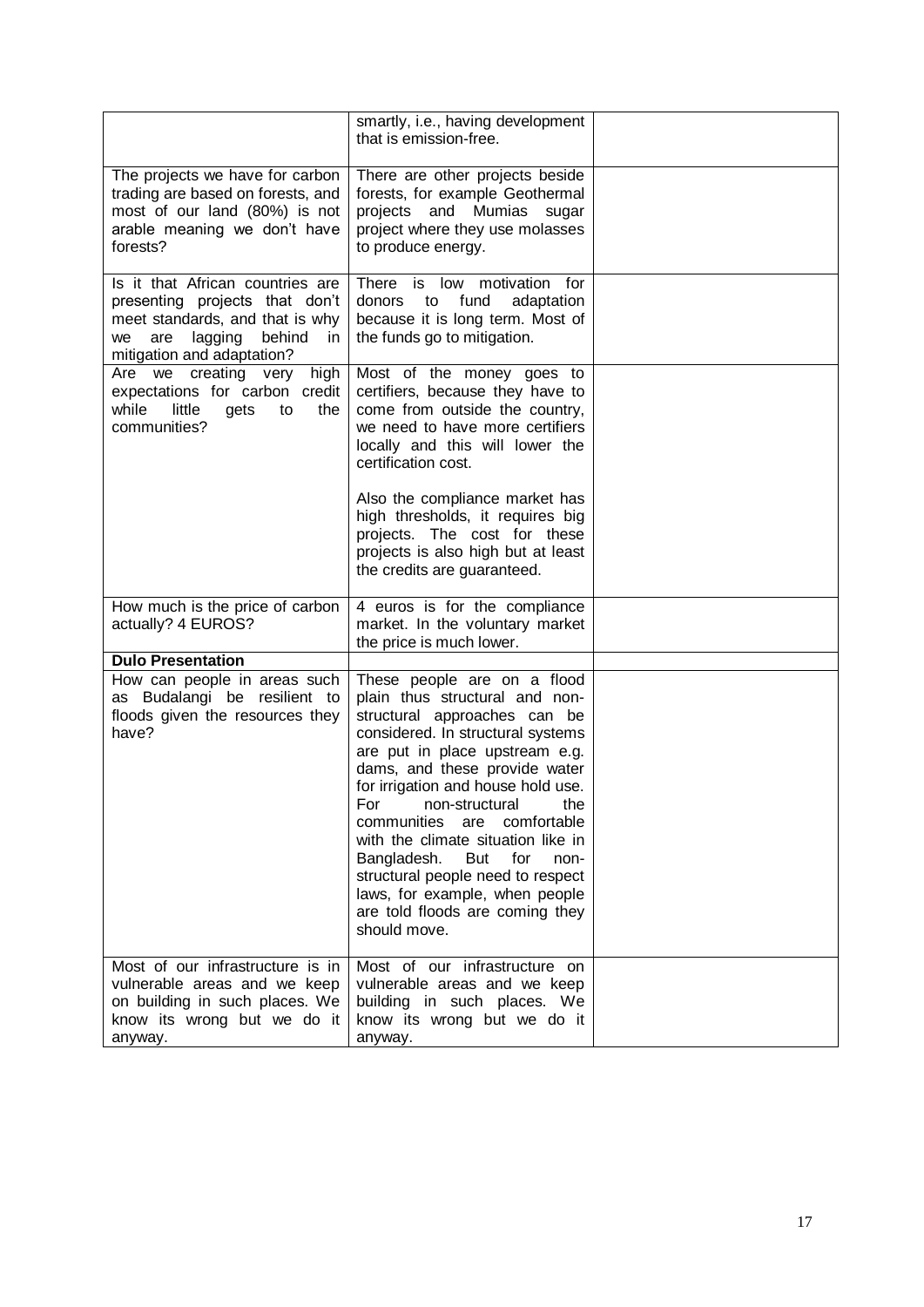### <span id="page-17-0"></span>**3. GROUP DISCUSSIONS**

### <span id="page-17-1"></span>**3.1 Background to Group Discussions**

The Workshop facilitator, Dr. Maggie Opondo, presented to the participants in a Plenary Session the following future scenario of a smart climate Kenya in 2030, with a view to stimulating thinking about the questions (see below) that were to be considered by the Groups during the discussion.

### **Future Scenario: Smart Climate Kenya in 2023**

Good morning Kenya. It is six o'clock. It is a sunny, wet and cloudy day in Nairobi. Northern Kenya will be hot and dry, Western Kenya will be cool and wet while the rest of Kenya will receive intermittent rains in some places and hot in many places. As Jim Onsongo wakes up with the forecast weather in mind he thinks of what he will do. He is in Nairobi and he knows he needs to have an umbrella, dress in light clothes and wear shoes that will not make his feet soak. He has had several messages like this before and he knows he has to weather proof his actions.

Thanks to climate proofing awareness campaigns that have been done in Kenya by various organizations, Jim is not worried about the weather forecast because he has learnt to cope with all types of weather. He is assured that his fellow Kenyans have had the same training and have adapted to changed climate in their coping strategies. For example, those who are practicing agriculture have learned to do precision agriculture which incorporates the weather forecast into ploughing the field, choosing the types of seeds to be planted based on the weather seasonal forecast, For each seed they plant they know the nutrient requirements and plan in advance for their purchase.

Jim Onsongo uses a rapid transport system that is eco friendly. He rarely drives his car into town to avoid traffic jam. He uses recycled water in precise quantities and his green building uses natural cooling system that requires less electricity. The manufacturing factories no longer emit noxious gases that make people sick. In the country side and in towns there are open green spaces with trees and benches for leisure walk and resting. There are playgrounds for all ages.

The climate smart Kenya is starkly different from the era of Jim's parents which had no planned transport system, people were often dying from preventable diseases, water and air were polluted and workplaces had no environmental quality standards. A climate smart Kenya extends lifespan of inhabitants, gives comfort to rural and town dwellers and keeps cost down.

Today, with good crop yields, higher income and life comforts, cooperative community environment, and better health for his family, Jim sees a bright future. It is a beautiful day.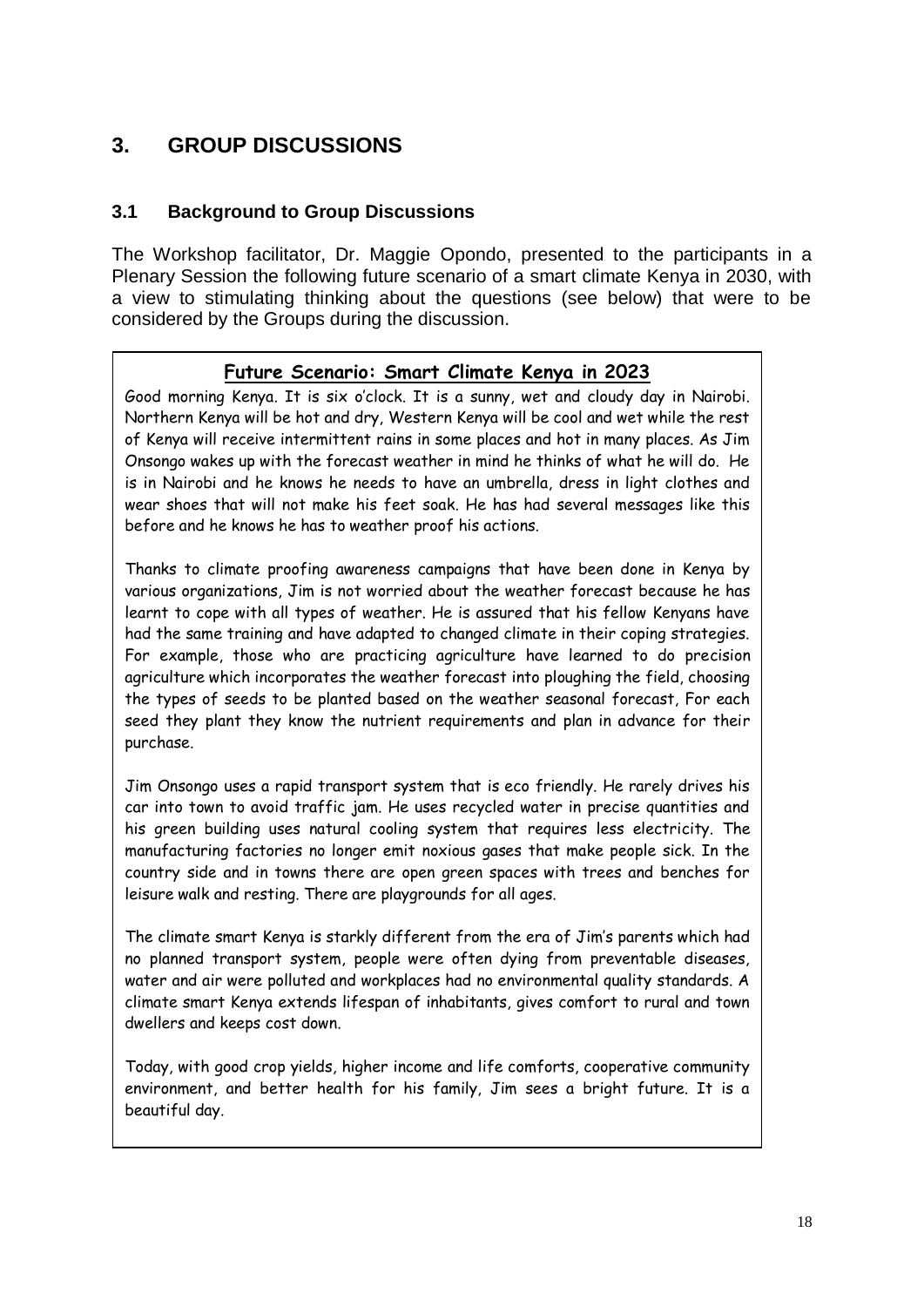Following the presentation of the scenario, the Provocateur, Mr. Michael Obora, gave a short consideration of the potential challenges and obstacles that we would face as Kenyans on our way to reaching the desired future state by the year 2030 in order to further spur critical debate of the questions posed for the group discussions. The challenges and obstacles to the climate smart pathway included changing extreme events as well as trends in disaster losses and their impacts on various sectors and communities within Kenya. He weighed in these challenges against some potential, climate resilient risk management options (holistic and sectoral) and their potential benefits such as improved livelihoods, protected biodiversity, and improved human well-being.

The participants then broke out into five groups to consider the following two questions:

- 1. How can we inject climate smart solutions in our professions? and
- 2. How can we create climate smart synergies amongst ourselves?

The outcomes of these discussions are presented below.

#### <span id="page-18-0"></span>**3.2 How can we inject climate smart solutions in our academic and research activities?**

| <b>Proposed Actions</b>                                                                                                                                                                                                                               | G <sub>1</sub> | G <sub>2</sub> | G <sub>3</sub> | G4 | G <sub>5</sub> |
|-------------------------------------------------------------------------------------------------------------------------------------------------------------------------------------------------------------------------------------------------------|----------------|----------------|----------------|----|----------------|
| Engage policy makers and multi-stakeholders in research. There is<br>need for interaction between those that produce the technologies<br>and the end users to ensure acceptability of products and<br>proposals.                                      |                |                |                |    |                |
| There is need for a common understanding of the basics of climate<br>change through awareness creation among colleagues and peers.                                                                                                                    |                |                |                |    |                |
| There should be a multidisciplinary approach where climate<br>change is included in all curriculum offered from primary to<br>university level - public attitude change and strengthening of<br>courses at institutions of higher learning is needed. |                |                |                |    |                |
| Go for science and innovation, not science only, and link with<br>industrial problems. We need to be in the forefront in marketing the<br>products; and promote the knowledge and consumption of devices<br>related to clean energy.                  |                |                |                |    |                |
| We need to promote publications that cuts across all professions<br>but targeting issues of climate change or joint proposals aimed at<br>solving climate change problems.                                                                            |                |                |                |    |                |
| It is would be important to undertake climate risk mapping at local,<br>national and regional levels which should be followed by evidence-<br>based research.                                                                                         |                |                |                |    |                |
| We need to identify the key climate related hazards in each sector<br>and propose solutions through a transdisciplinary / multidisciplinary<br>research design.                                                                                       |                |                |                |    |                |
| Mainstreaming of climate smart activities in learning institutions<br>through introduction of common courses in climate change, short<br>courses, awareness raising, and best practices modeling.                                                     |                |                |                |    |                |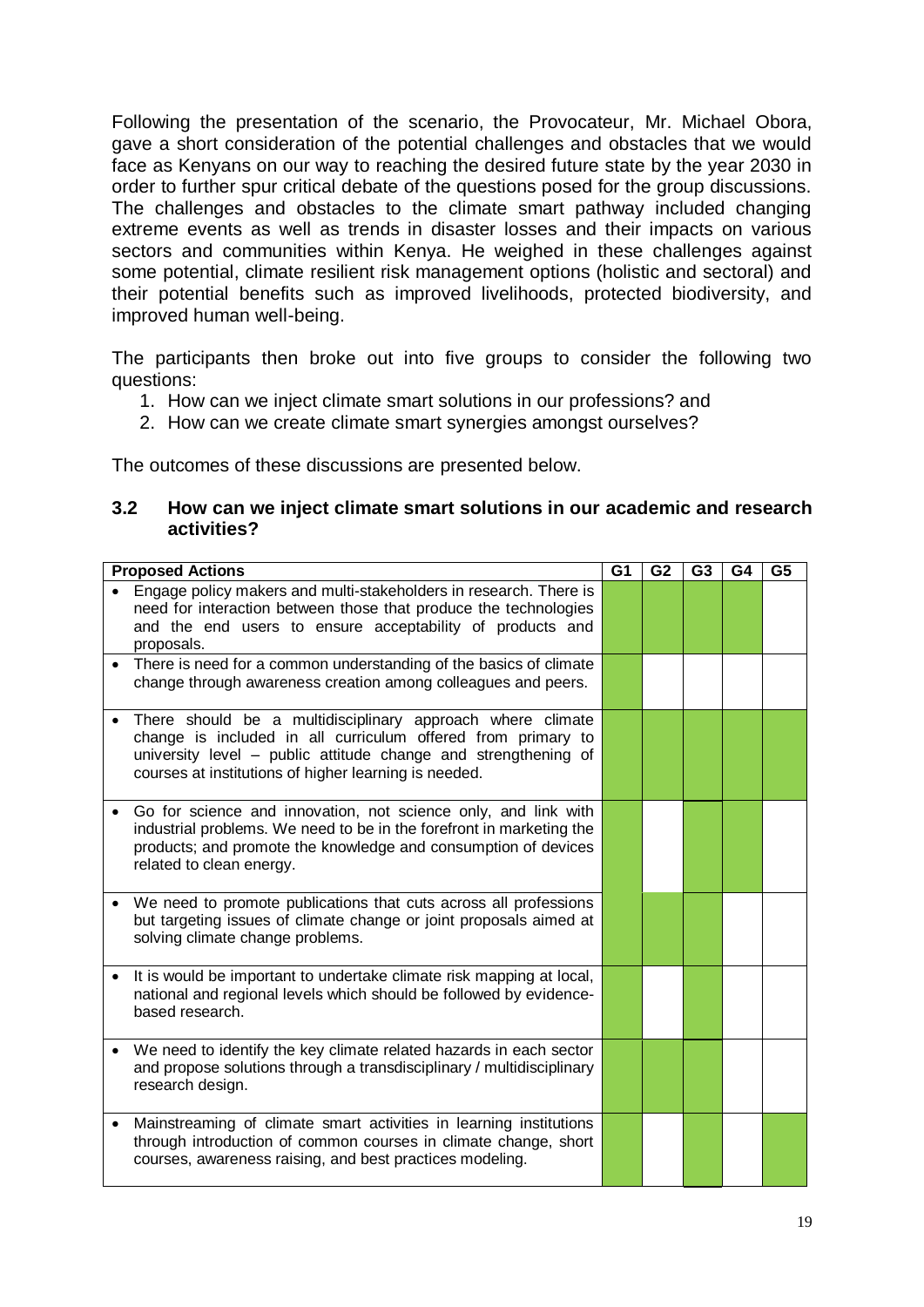|           | Funding for research, outreach programmes, and financing/cost                                                                        |  |  |  |
|-----------|--------------------------------------------------------------------------------------------------------------------------------------|--|--|--|
|           | implications must be considered in climate change smart solutions.                                                                   |  |  |  |
|           |                                                                                                                                      |  |  |  |
|           | We need to review research policies to address emerging issues                                                                       |  |  |  |
|           | such as climate change.                                                                                                              |  |  |  |
|           |                                                                                                                                      |  |  |  |
|           | There is need for baseline studies - both socioeconomic and                                                                          |  |  |  |
|           | biophysical - with gap identification in each sector.                                                                                |  |  |  |
|           | Communicate results and findings<br>research<br>work<br>of<br>to                                                                     |  |  |  |
|           | stakeholders and integrate information for functional uses.                                                                          |  |  |  |
|           | We need to be role models of the knowledge that we have $-$                                                                          |  |  |  |
|           | demonstrate by action.                                                                                                               |  |  |  |
|           | Formulate plans and strategies to plug implementation gaps.                                                                          |  |  |  |
|           | There are good research papers out there, but implementation is                                                                      |  |  |  |
|           | the biggest challenge so that's where academicians and                                                                               |  |  |  |
|           | researchers should begin.                                                                                                            |  |  |  |
|           | The climate smart solutions should be sustainable, measurable<br>realistic and time bound.                                           |  |  |  |
|           | Understand existing knowledge (especially Indigenous Knowledge)                                                                      |  |  |  |
|           | before bringing in new knowledge, document it and incorporate it                                                                     |  |  |  |
|           | in research - combine indigenous and exotic knowledge.                                                                               |  |  |  |
|           | Have policies that address research activities.                                                                                      |  |  |  |
|           |                                                                                                                                      |  |  |  |
|           |                                                                                                                                      |  |  |  |
|           | Academic research should focus on the rural masses that are                                                                          |  |  |  |
|           | being affected and localize solutions. NGOs are the ones in touch<br>with the rural masses so they should share the information with |  |  |  |
|           | academic staff.                                                                                                                      |  |  |  |
| $\bullet$ | Ownership; solutions must begin with us - patenting and training                                                                     |  |  |  |
|           | on the culture of communal ownership.                                                                                                |  |  |  |
|           | Establish linkages with all universities to jointly research as well as                                                              |  |  |  |
|           | share research findings (basic, applied and social sciences) and                                                                     |  |  |  |
|           | avoid duplication.                                                                                                                   |  |  |  |
|           |                                                                                                                                      |  |  |  |
|           | Ensure grassroots community participation in research<br>and                                                                         |  |  |  |
|           | disseminate research findings to them - can also use<br>GIS                                                                          |  |  |  |
| $\bullet$ | mapping technology.                                                                                                                  |  |  |  |
|           | Communities outreach activities to also address religious and<br>cultural aspects.                                                   |  |  |  |
|           |                                                                                                                                      |  |  |  |
|           | Address coping mechanisms to climate change dynamics.                                                                                |  |  |  |
|           | Pioneer clubs, societies, congresses that learners can get outlets                                                                   |  |  |  |
|           | to discuss and model solutions to climate change problems.                                                                           |  |  |  |
|           | Building capacity to handle climate change problems.                                                                                 |  |  |  |

## <span id="page-19-0"></span>**3.3 How can we create synergies amongst ourselves?**

| <b>Proposed Actions</b>                                                                                                                                                                       | G1 | G2 | G3 | G4 | G5 |
|-----------------------------------------------------------------------------------------------------------------------------------------------------------------------------------------------|----|----|----|----|----|
| • There should be collaboration rather than competition among<br>institutions - share information, and establish networks amongst<br>universities/institutions with climate change knowledge. |    |    |    |    |    |
| We need to build on what others have done in solving climate<br>change problems rather than replicate or copy.                                                                                |    |    |    |    |    |
| We need to make use of the climate change strategy document<br>as a basis for identifying climate change issues.                                                                              |    |    |    |    |    |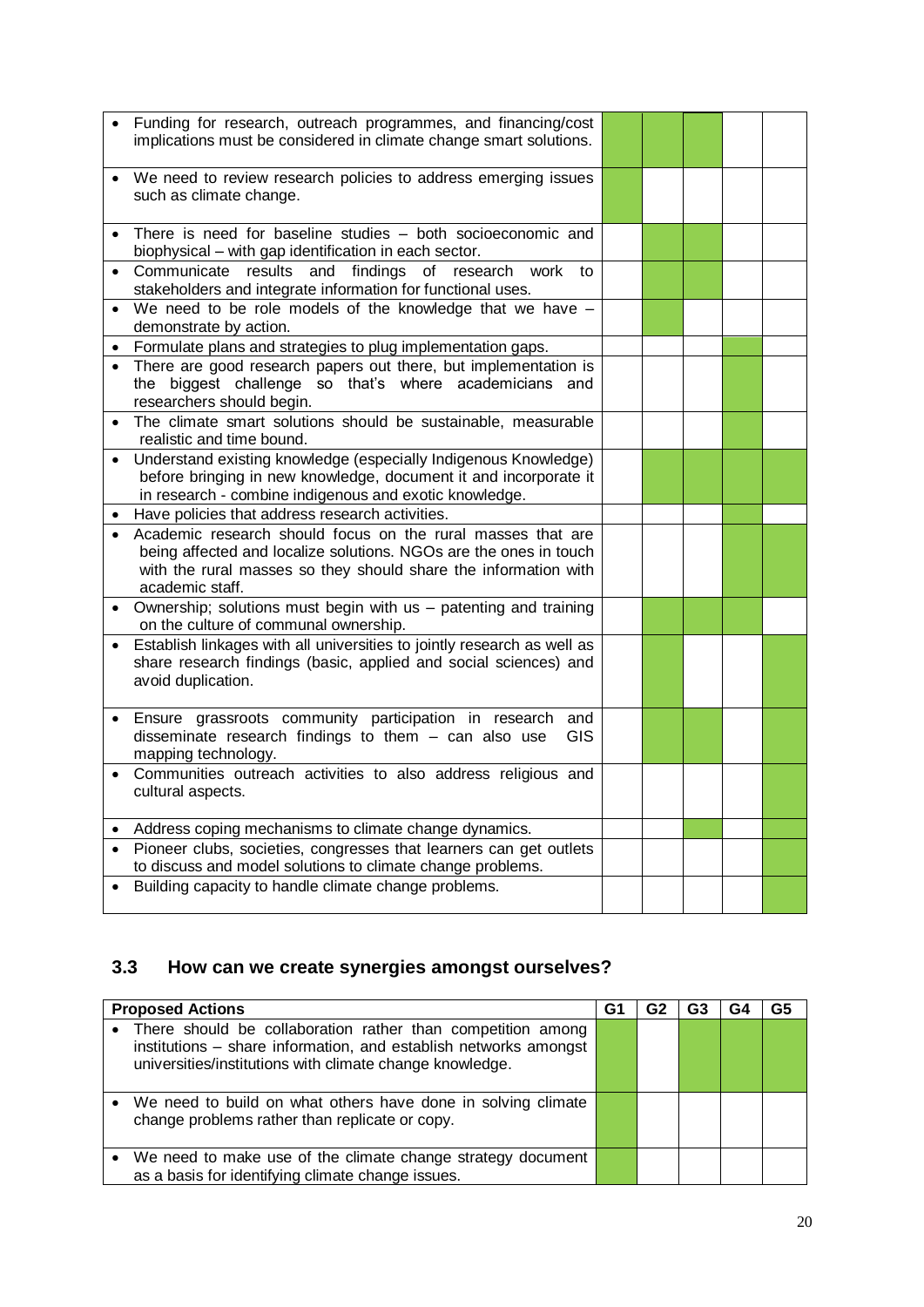|              | Implement climate smart solutions in institutions/organisations                                                                                                                                                                                    |  |  |  |
|--------------|----------------------------------------------------------------------------------------------------------------------------------------------------------------------------------------------------------------------------------------------------|--|--|--|
|              | We need to rally for finances for climate change activities<br>(including documentation of knowledge, research and outreach),<br>from the line ministries.                                                                                         |  |  |  |
|              | Improve information dissemination amongst ourselves<br>as<br>researchers, and to the communities; publish (particularly in free<br>journals) and implement new findings.                                                                           |  |  |  |
|              | Encourage participation of communities that are targeted by our<br>research activities to develop ownership of the solutions and also<br>participate in developing solutions.                                                                      |  |  |  |
|              | Have a multidisciplinary approach.                                                                                                                                                                                                                 |  |  |  |
|              | Have a national body to coordinate institutions researching on<br>and implementing climate change activities to avoid duplication of<br>information in different forums. Can be hosted by e.g. the National<br>Council for Science and Technology. |  |  |  |
|              | Create a monitoring and evaluation unit for research at the<br>National Council for Science and Technology.                                                                                                                                        |  |  |  |
|              | Have a focal point to take care of research issues at national and<br>devolve the focal points to counties.                                                                                                                                        |  |  |  |
| levels.      | Researchers should have forums from national to local levels; to<br>share results for implementation at national, regional and local                                                                                                               |  |  |  |
|              | Organise regular workshops, seminars, conferences and short<br>courses for sharing new research results, brainstorming, capacity<br>building and empowering the community.                                                                         |  |  |  |
| be for sale. | Develop a platform/portals and a resource centre/database for<br>information and sharing on climate issues: the material should not                                                                                                                |  |  |  |
|              | We need more focus on actors and action not the structures and<br>processes; who needs to do implement the strategies.                                                                                                                             |  |  |  |
|              | Encourage linkages with all levels of governance.                                                                                                                                                                                                  |  |  |  |
| disaster.    | The country to declare the climate change problems a national                                                                                                                                                                                      |  |  |  |

### <span id="page-20-0"></span>**4. PLENARY DISCUSSIONS**

### <span id="page-20-1"></span>**4.1 How can we inspire climate smart innovations for a green economy?**

The panel discussions highlighted the following issues:

- Implement;
- For communities show them the benefits of green projects, mostly monetary;
- Have policies and legal framework and if we do we should walk the talk;
- We need to be aggressive when it comes to climate issues;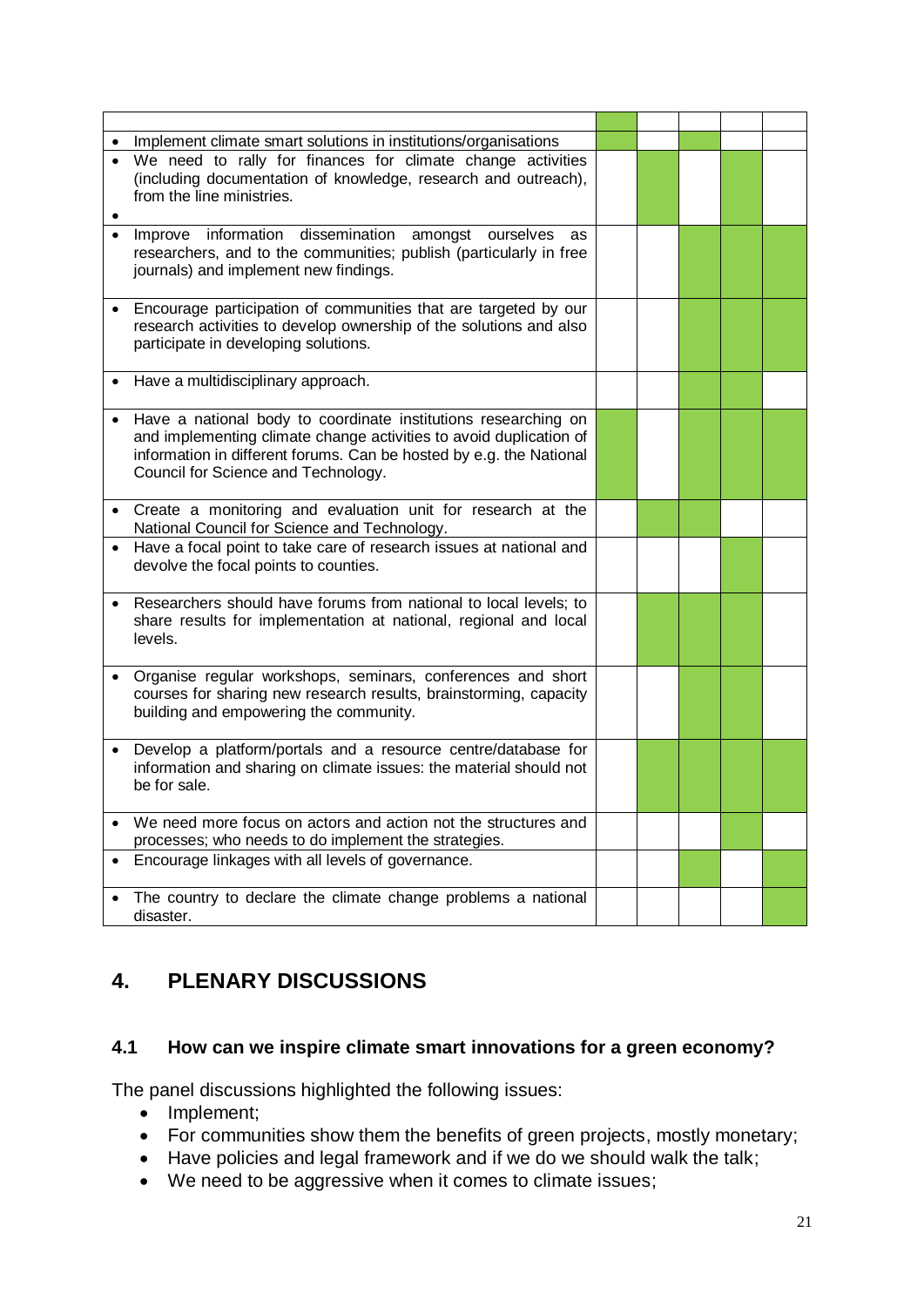- There should be incentives for people to move to green economy because it is expensive;
- Plough back into our ecosystems; and
- Compile the research that has been done and channel it towards green economy.

Other views that were submitted by individual participants:

- Plant more trees;
- Zero-rate importations geared towards climate smart innovations;
- Give awards/recognition (including Presidential Awards) for climate smart innovations;
- Begin valuing existing knowledge modern/scientific and indigenous. Indigenous knowledge has a lot to offer – the traditional practices, taboos and norms have got to contribute to the green economy;
- Use the media produce documentaries that target country specific problems and also show green solutions from other countries;
- Set implementation targets for problems with known solutions without much feasibility study requirements;
- Develop a green economy philosophy which can drive and inspire the country to be more committed to making things work for the betterment of our people;
- Forums such as the sensitization workshop can be used to develop methods of getting Kenyans to love and respect their country;
- Participatory processes should be adopted to facilitate integration of various sub-groups (e.g. disabled) in the community/country;
- Paradigm shift is necessary  $-$  we need to change the way we think and act;
- Academic and research institutions to take the lead in nurturing and developing talent;
- A strong STI policy that is proactive is required;
- Develop our urban irrigation systems and make them effective;
- Re-plan our cities to allow greening;
- Ensure that communities directly benefit from the proceeds of carbon markets;
- Creation of awareness;
- Relooking into policies and legislation to ensure a green economy;
- Organise annual competitions on climate change risk management innovations in schools at various levels, i.e. primary, secondary and tertiary;
- Tap and promote innovations on climate change risk mitigation and adaptation in the schools Science Congress competitions;
- Put in place incentive mechanisms for those carrying out green economy business in form of payment for ecosystem services, tax rebates/exceptions;
- Invest in agricultural and other demand-driven sectors;
- When involving the community, shift the focus to economic incentives for the community rather than drumming the need for environmental conservation – a good example is in agro-forestry where farmers still carry out crop growing while experiencing gains from the trees, e.g. bark harvesting, fodder;
- Develop robust policies, legal framework and institutions. Where these are already in place, then there is need to review them and make them relevant;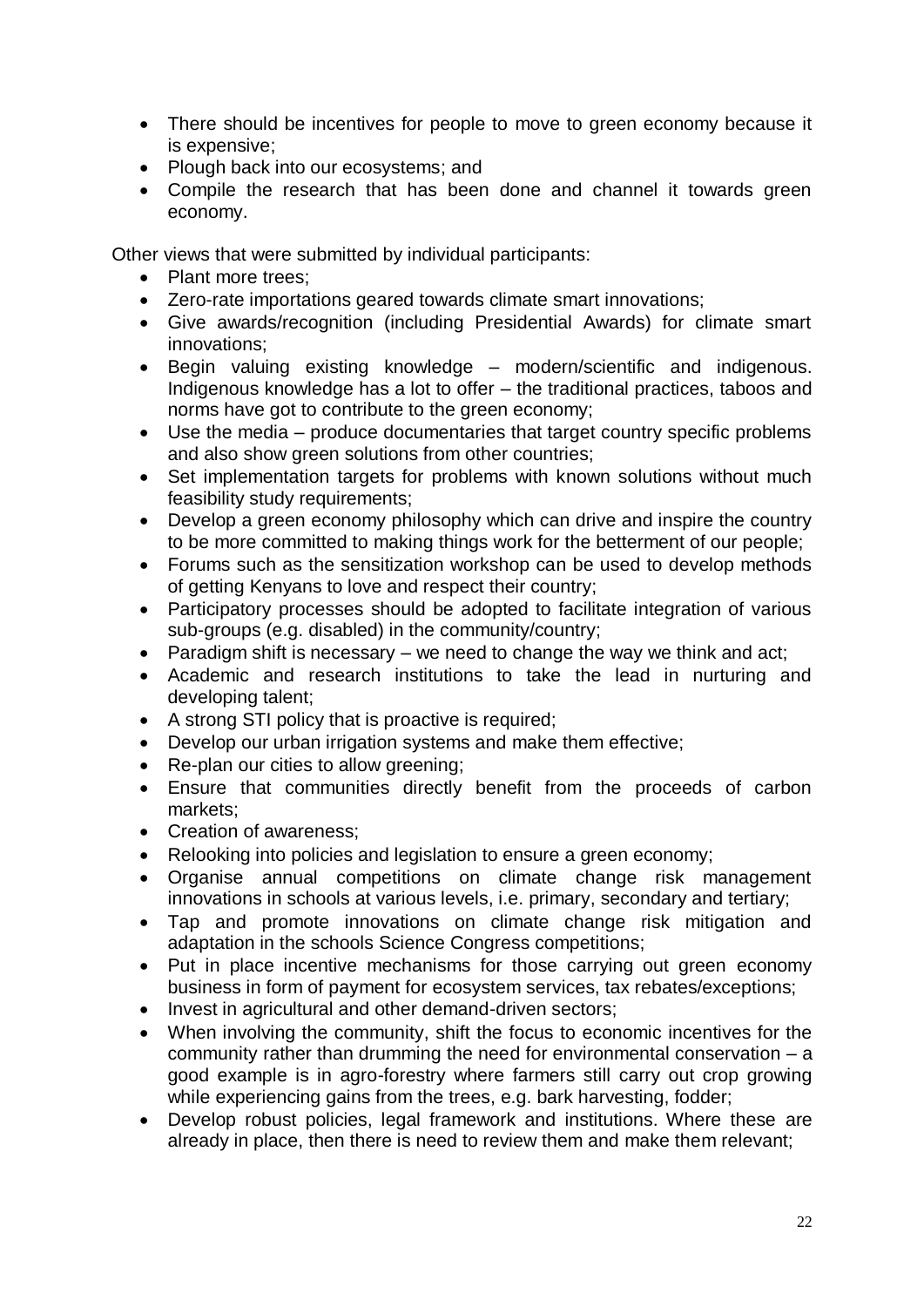### <span id="page-22-0"></span>**4.2 Do we have capacity to develop climate smart research projects?**

The participants agreed that, yes, we have the capacity, but:

- Involve the public: have to get the publics interest and the projects should have monetary value;
- What we lack is funding. ICCA and National Council for Science and Technology (NCST) should look into research funding;
- We need good networking and collaboration among stakeholders; and
- Focus our research on demand areas.

Other views that were submitted by individual participants:

- We have a huge pool of well trained personnel;
- Kenya as a country has a strong network of regional and international partners;
- We have the capacity to develop climate smart research projects but we must insist on each research project having an item of climate change;
- Relook at research policies;
- Enhance funding towards research which is currently extremely limiting;
- Call for proposals on climate smart innovations; and
- We need coordination and focus on priority areas.

#### <span id="page-22-1"></span>**4.3 Top Challenges/Opportunities, Resources and Required Mechanisms**

| <b>Challenges/Opportunities</b><br>Kenya<br><b>Needs To Take</b> | <b>Existing Resources</b>                                                                             | <b>Required Mechanisms that</b><br>should be used |
|------------------------------------------------------------------|-------------------------------------------------------------------------------------------------------|---------------------------------------------------|
| (C - Challenge; O - Opportunity)                                 |                                                                                                       |                                                   |
| Use of bottom up approach (O)                                    | Communities                                                                                           | Use of indigenous knowledge                       |
| Energy and water (C/O)                                           | Data                                                                                                  | Energy                                            |
| Duplication of efforts (C)                                       | Learn the history of Europe<br>as regards climate change<br>has<br>been<br>that<br>well<br>documented | Collaboration of experts                          |
| Cause of climate change not well<br>known (C)                    |                                                                                                       |                                                   |
| Partnership and<br>networking<br>οf<br>stakeholders (C/O)        |                                                                                                       |                                                   |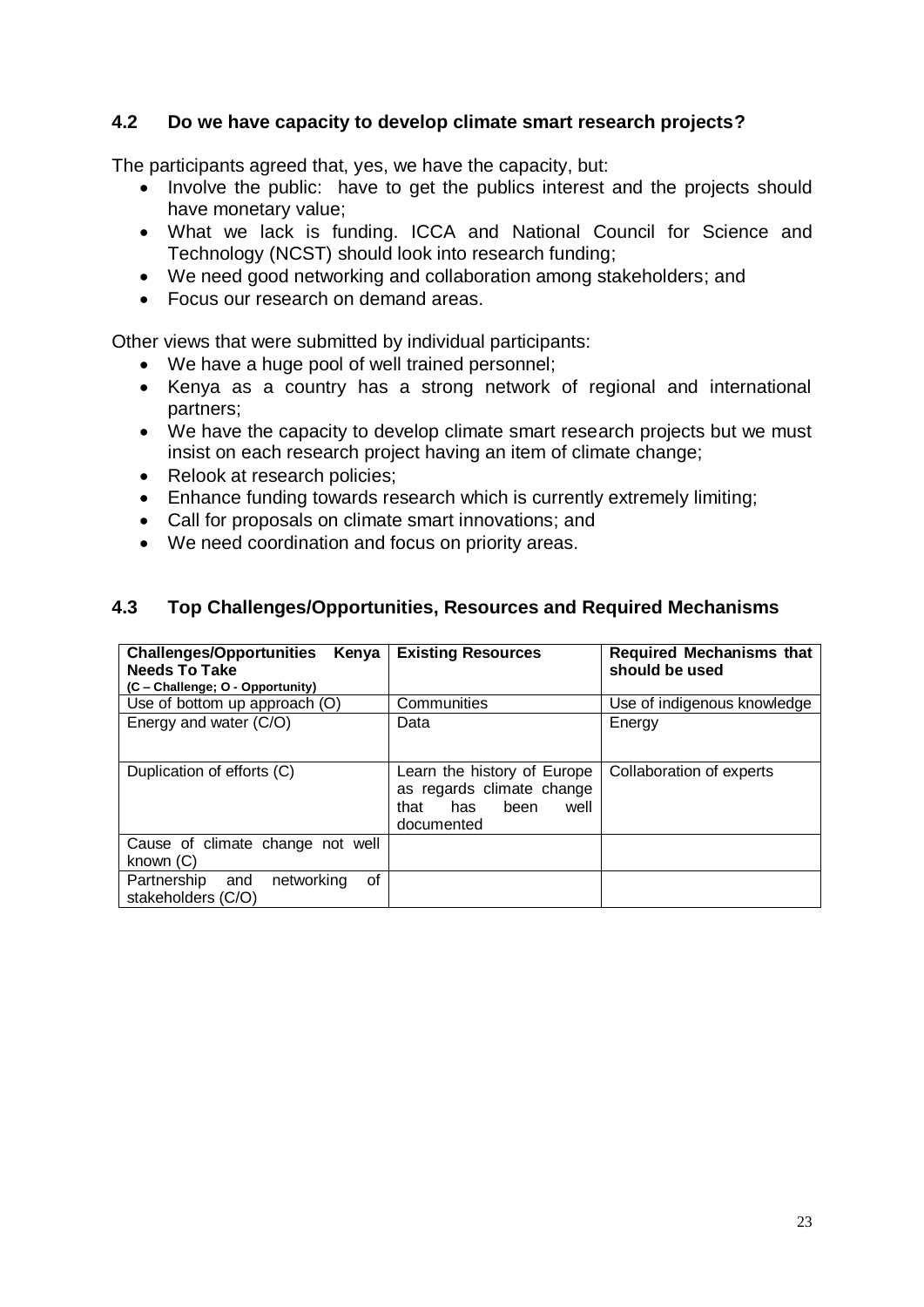### <span id="page-23-0"></span>**5. CLOSING REMARKS – Patrick Chabeda, OPM**

The OPM supported this workshop because the role of researchers in the country's development needs to be recognized.

It was mentioned that green economy doesn't really mean planting trees but involves a lot other aspects including, what to do for cities where trees can't be planted. The hope is that the research community will look into these other aspects of going green. There is need to sensitize people on specific climate change issues, for example, climate finance and carbon trading.

Holding interdisciplinary workshops such as this one will help people know where climate change opportunities lie. The OPM will continue supporting such forums where cross cutting sectors are brought on board.

#### **Vote of Thanks.**

### <span id="page-23-1"></span>**ACKNOWLEDGEMENTS**

We thank the Office of the Prime Minister of Kenya for having the foresight to recognize the importance of sensitizing professionals in various key sectors to climate change issues and climate smart thinking, as well as for funding and organizing the Workshop. Those involved in the organization included: Dr. Alexander Alusa and Mr. Patrick Chabeda. We also thank the Institute for Climate Change and Adaptation (ICCA), University of Nairobi, for facilitating the Workshop and producing the Workshop Report. This team comprised of Prof. Shem Wandiga (Acting Director), Dr. Maggie Opondo, Dr. Gilbert Ouma, and Dr. Daniel Olago. Special thanks go to the Provocateur, Mr. Michael Obora (Ministry of Agriculture) and to the speakers: Prof. Laban Ogallo (IGAD Climate Prediction and Application Centre - ICPAC) Prof. Madara Ogot (University of Maseno and ICCA), Mr. Obadiah Mungai (Ministry of Finance), Dr. Simeon Dulo (University of Nairobi and ICCA), Dr. Ali Adan Ali (National Museums of Kenya), and Mr. Alexander Alusa (Office of the Prime Minister). We would also like to acknowledge the very good efforts of the Group Chairs and Rapporteurs, as follows: Group Chairs – Prof. Isaac Kosgey, Dr. Marianne Maghenda, Prof. Reuben Mosi, Mr. Charles Tonui, Dr. Kipkorir Chumo; and Rapporteurs - Dr. Lydia Olaka, Dr. Alfred Opere, Mr. Nicholas Mwenda, Ms. Christine Omuombo, Ms. Emmah Mwangi, Ms. Parita Shah, and Mr. Godfrey Makokha. We also acknowledge the workshop secretariat staff, Ms. Elizabeth Maweu and Ms. Mary Mugo from the Office of the Prime Minister, and, Ms. Rita Muriuki and Ms. Marianne Mulinge from University of Nairobi Enterprises and Services (UNES) for their sterling support in ensuring that the workshop logistics went smoothly and that participants were well taken care of. Last but not least we applaud all the participants for availing the time to attend the workshop and for their contributions to the very focused, spirited and fruitful deliberations whose outputs are contained in this report.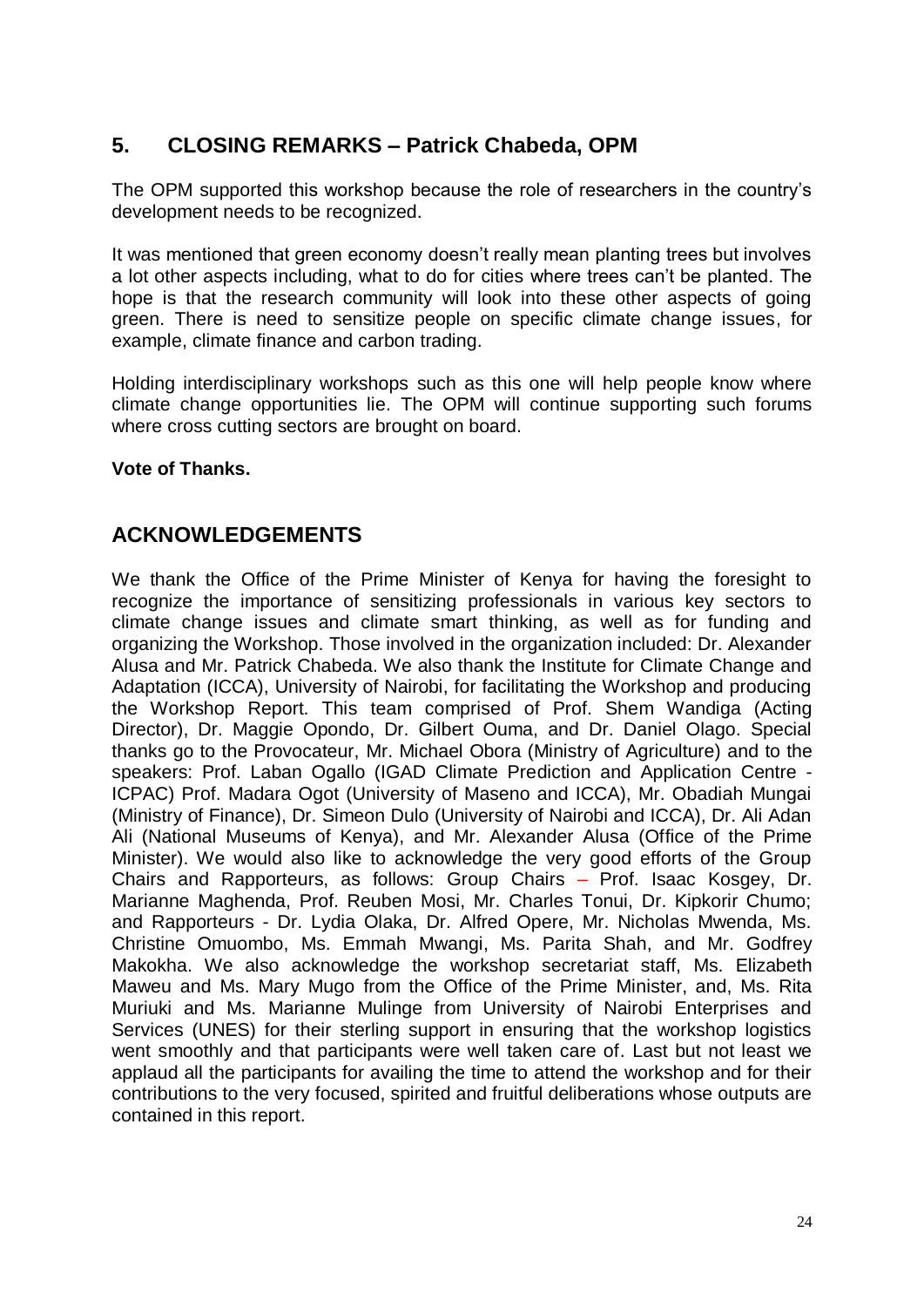### <span id="page-24-0"></span>**PARTICIPANTS EVALUATION OF WORKSHOP**

### **Evaluation analysis for the Smart climate change workshop for Academic and Research Institutions held on 11th May 2012 at the Silver Springs Hotel**

Fifty one (51) responses were analyzed. An overall satisfaction of 3.2 was attained. *A summary of the analysis is in Table 1.* Additional comments and suggestions for the open headed survey questions have been listed.

The level of satisfaction has been ranked from one to four as follows:

- 4 –Exceeded my expectation
- 3 Met my expectation
- 2 Needs improvement
- 1 Below expectation

|                                        |                             |                | Level of satisfaction |      |      |
|----------------------------------------|-----------------------------|----------------|-----------------------|------|------|
| <b>Workshop Evaluation</b>             | <b>Mean</b><br><b>Score</b> | $4\frac{6}{6}$ | $3(\%)$               | 2(%) | 1(%) |
| Workshop organization                  | 3.4                         | 39             | 56.9                  | 3.9  | 0    |
| Activities and involvement             | 3.2                         | 25             | 68.6                  | 5.9  | 0.0  |
| <b>Presentations</b>                   | 3.2                         | 30.6           | 60                    | 8.8  | 0    |
| Presentation style                     | 3.2                         | 27.5           | 64.7                  | 6    | 2.0  |
| Level of presentation                  | 3.2                         | 28.6           | 65.3                  | 6    | 0    |
| Quality and relevance of presentation  | 3.2                         | 32.7           | 59.2                  | 8    | 0    |
| Facilitator's knowledge of the subject | 3.4                         | 48.0           | 46.0                  | 6    | 0    |
| Clarity of message                     | 3.2                         | 30.0           | 64.0                  | 6    | 0    |
| Response to questions raised           | 3.0                         | 16.7           | 62.5                  | 20.8 | 0    |
| <b>Service Delivery</b>                | 3.2                         | 34             | 56                    | 8.9  | 1.0  |
| Convenience of the venue               | 3.2                         | 38.5           | 48.1                  | 10   | 3.8  |
| Quality of accommodation               | 3.4                         | 41             | 55                    | 5    | 0    |
| Cleanliness and hygiene                | 3.3                         | 34.6           | 65.4                  | 0    | 0.0  |
| Customer care/customer relation        | 3.4                         | 35.3           | 64.7                  | 0.0  | 0    |
| Time management                        | 2.8                         | 16             | 47.1                  | 35   | 2.0  |
| Meals                                  | 3.4                         | 39.2           | 57                    | 3.9  | 0    |

#### **Table 1: Summary of analysis.**

### **How soon do you think you will be using or applying the knowledge and skill gained in this workshop?**

- Immediately
- In my next lecture series
- Immediately especially in involving the community
- In formulating projects geared towards climate change adaptation and mitigation

#### **In what areas or issues would you like an improvement to be effected upon?**

 Workshop day – the time was not enough for all that was covered. Two days would have been appropriate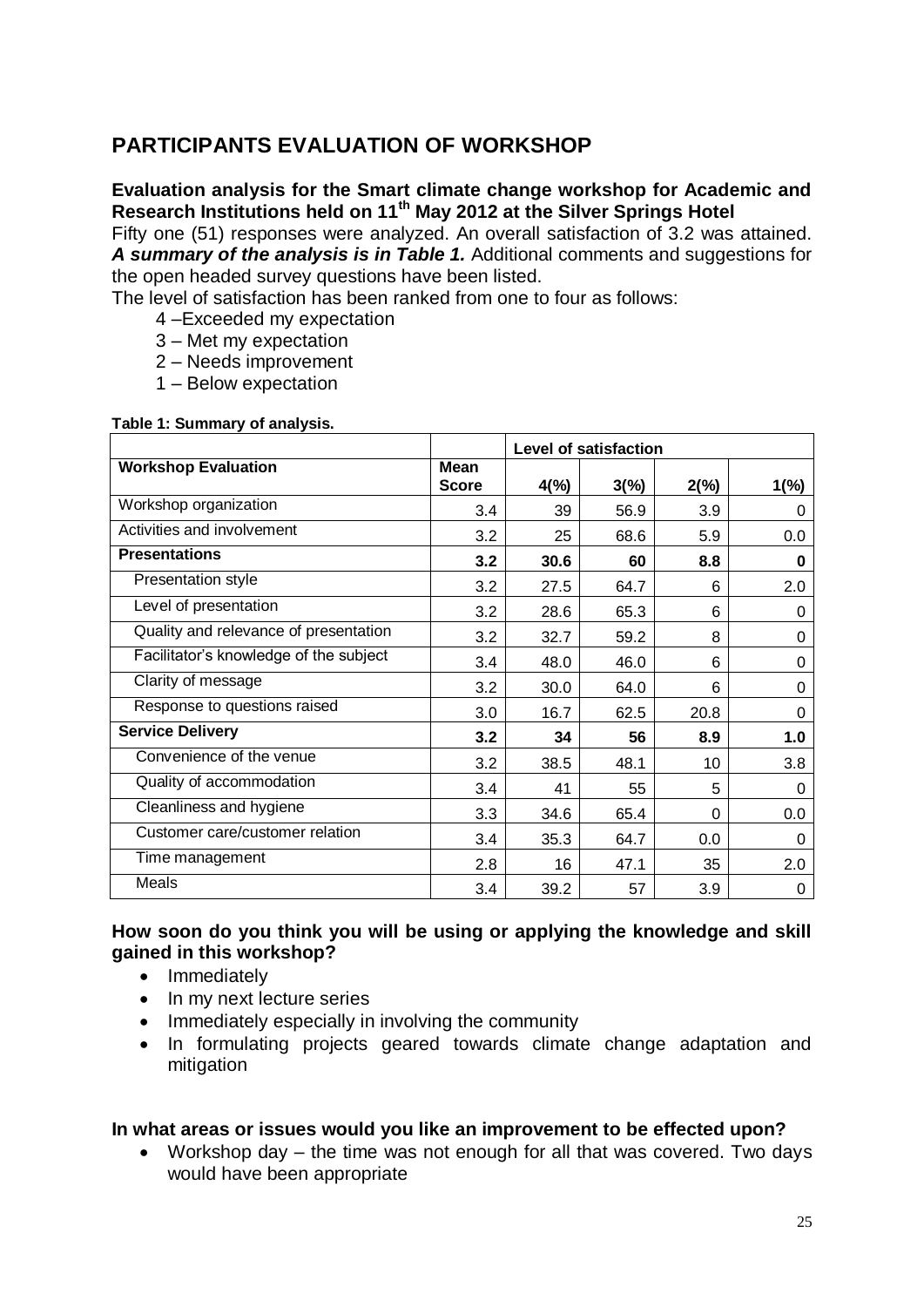- Time management by presenters
- Fundamental understanding of the causes of climate change including moral –philosophical viewpoints
- Information sharing
- More hands-on (participatory) activities on the subject
- Energy saving
- In areas of agriculture
- Detailed coverage through the proposed trainings
- Travel reimbursement
- More clarity on finance and carbon market
- Energy generation, water and sanitation
- Community participation
- Soil management
- Rural development

**Would you recommend this workshop to another person or institution(s)/organization(s)? If so, please write below the particulars or the name of the person, institution(s) or organization(s).**

- Cascading to institutions like teachers and students in secondary schools, primary schools and nursery
- All Museum of Kenya research scientists
- KIPPRA they are handling some aspect of climate change under PANFARM Initiative
- Principal Nyeri Technical
- C.E.O Yana water board
- Dr. Urbanas Mutwiwa JKUAT
- Pwai University College Prof. M. Tole
- Taita Taveta University College Prof. Bogo
- Bondo University college Dr. Samuel Okuro
- UON Department of Geography and Environmental Studies
- Kenya climate change working group (KCCWG)
- KEFRI
- Kenya Institute of Education
- Ramani Geo-systems
- County governor and leaders especially in hot spot areas
- Research scientists from KIRDI
- Chuka, Karatina and Meru Universities
- Afya kwa community
- Kenya Forest Service
- Ministry of Environment and mieral studies
- KARI
- Managers in the tea industry
- UN-Habitat
- World bank Fredrick Wamalwa
- Ministry of gender and youth affairs
- NGOs, CBOs and Teachers
- Centre for youth development Gerald Kimeu
- Tea research foundation of Kenya Dr. John Bore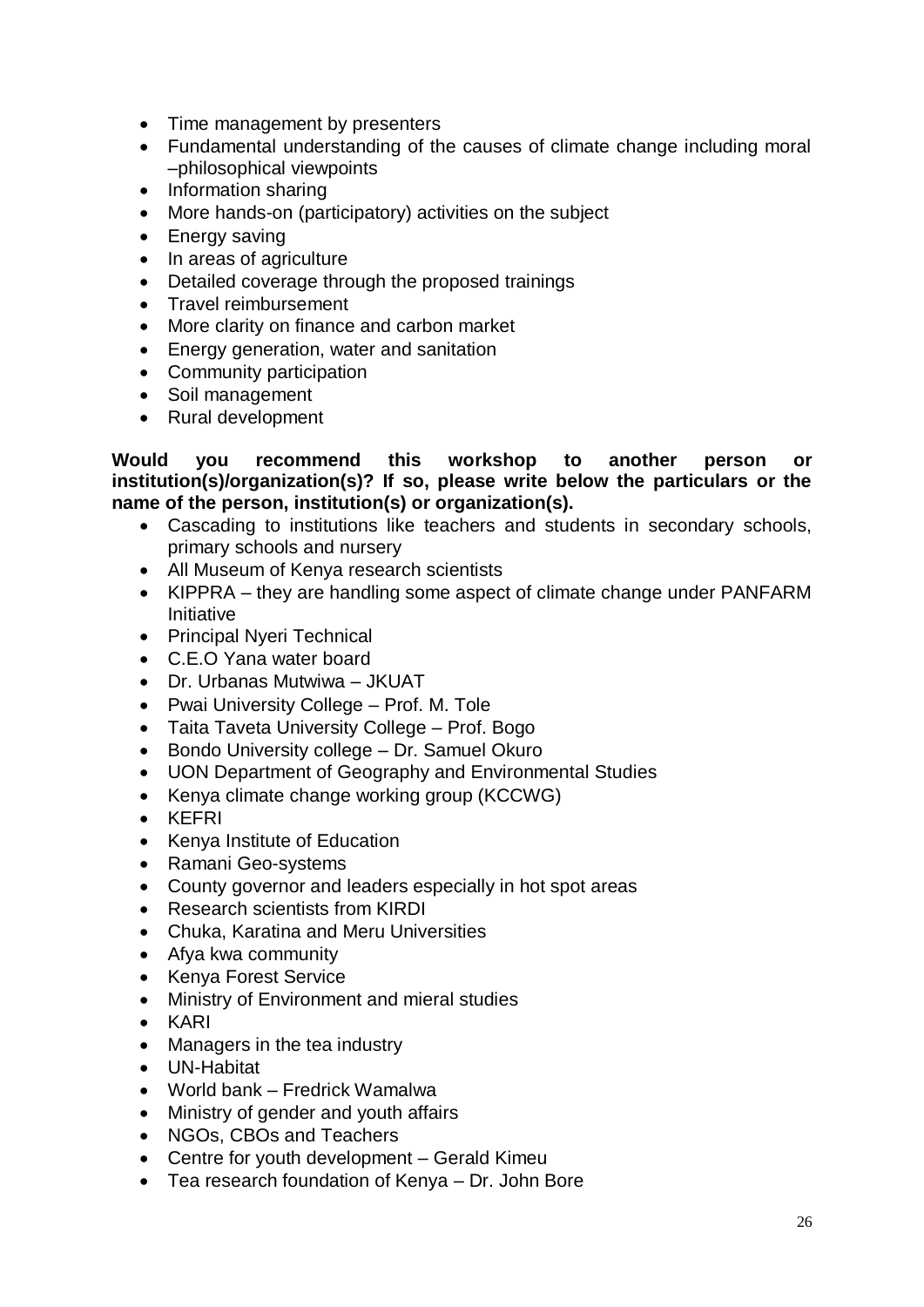- School of Pharmacy UON (Dr. Shitae Malu, Dr, Faith Okalebo)
- Lake Victoria Environment Management Authority and IGADD
- Centre for community devt. James Kumenya
- Inclusion of NEMA and a parliamentary representative
- World Agroforestry Centre Anne Kuria
- Rise Kenya, Mwingi District

### **What other subject areas would you be keen to be see that they are discussed, whether or not related to the current workshop?**

- How organic solvents depleting ozone layer
- Carbon marketing
- Sector specific climate smart innovations workshops
- Negotiation skills as regards climate change meetings (natural, regional and international)
- Climate finance
- Environment impact assessment
- Climate change solutions
- CC adaptation and entrepreneurship
- Synergy and difference between adaptation and mitigation to climate change
- Green city
- Tools for assessing impact of CC, adaptation and vulnerability
- Water/rainfall and forest change in more details
- Wildlife
- Global climate simulation and modelling is it really realistic?
- Legislation
- Risk assessment and disaster risk reduction
- Role of communities
- Resource management
- CDM
- REDD
- Biodiversity
- Climate Smart agriculture, food security practises
- Adaptability and variability on agriculture and food security in ASAL
- Climate change adaptation mechanisms
- Agriculture, Environment and forestry
- Science of climate change models
- Mapping climate change hotspots
- Discuss the role if impunity in destabilizing smart solutions, smart planning
- Dissipation of information
- Renewable sources of energy
- Disability Vs climate change
- Culture and technology
- Participatory research especially entry into communities and challenges associated with it
- Funding on climate change

### **Do you wish to make any other comment(s)? Please use the space below:**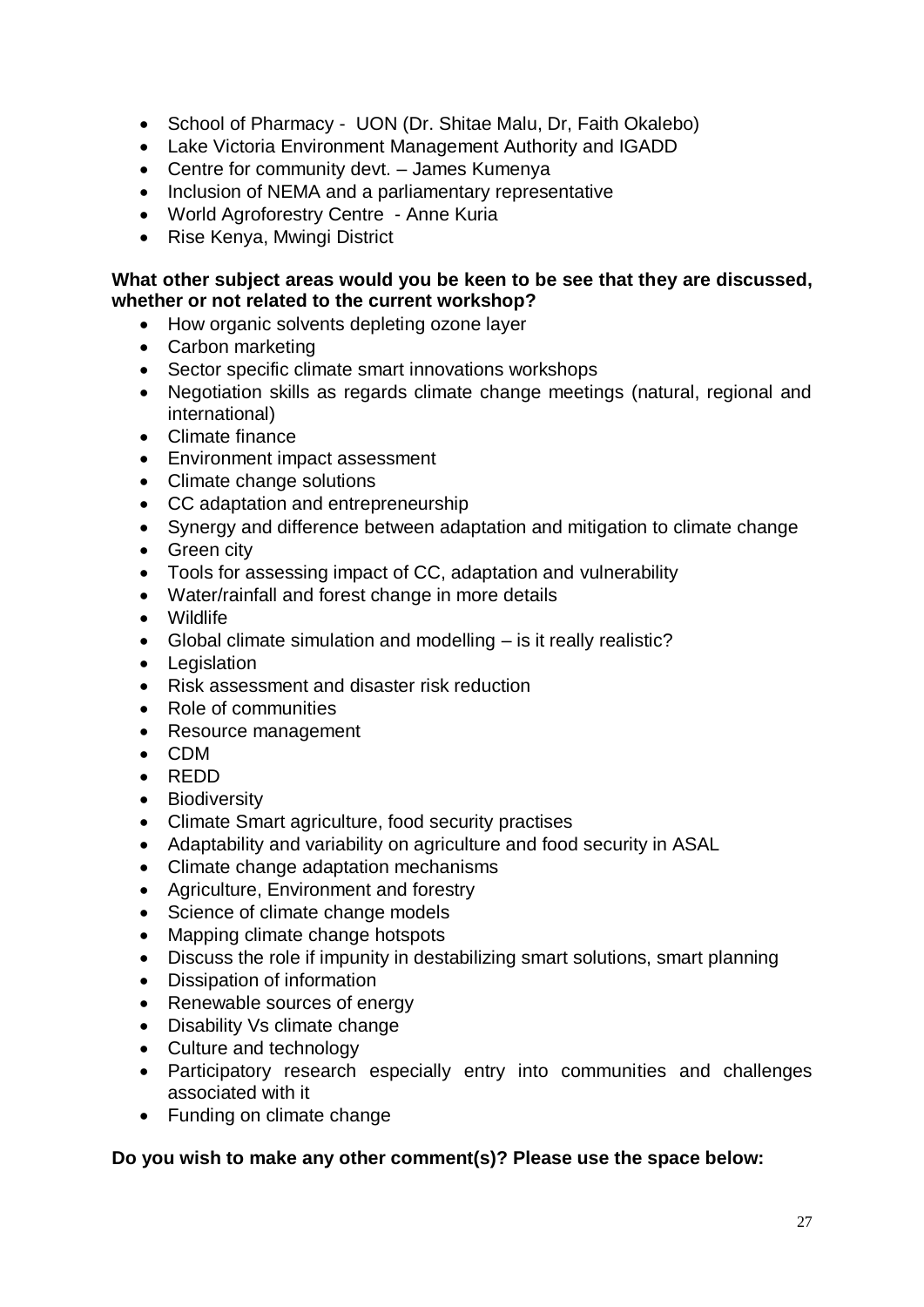- The workshop was very well organized and a great platform for information sharing on complex muilt-faceted issue - climate change. A presentation of research funding on climate change would be useful particularly to the communities
- Publicize ICCA and its mandate. Create linkages with other institutions to deal with climate change
- Politicians to be in the frontline
- Focus on harnessing indigenous knowledge to enhance community adaptive and resilience capacity
- Integrate gender issues in the research process
- There is need for further training on the same
- All courses or subjects must have a fibre of climate change
- Congratulations for organizing the workshop
- Establish networks
- have regulation workshops of this nature
- presentations should have time limited in order to have more time to share ideas
- A venue in town would be more convenient
- Follow through on the recommendations

### **How we can inspire climate smart innovation for a green economy**

- Through expounding and articulating the benefits of green economy
- Providing incentives for initiating and implementing green economy strategies
- Legal and policy framework at national level
- Encourage community participation to ensure localized solutions to climate change
- Harmonize all climate change projects and have them centralized for reference

#### **Do we have the capacity to develop climate smart research projects?**

- Yes. This has been proven by the many research projects that have been won grants locally regionally and internationally. The required manpower and knowledge is available
- Yes but we need to improve to infrastructure and financial capacity

#### **Top Challenges/Opportunities**

- a) Governance
- b) Legislation, policies etc be reviewed
- c) Fundamental terms and their definitions
- d) Food security
- e) Health
- f) Energy
- g) Deforestation
- h) Lack of knowledge by small communities
- i) Infrastructure
- j) Linking industry and research
- k) Duplication of climate change projects and self-seeking proposals receiving funds on CC mitigation in any way possible without any control or coordination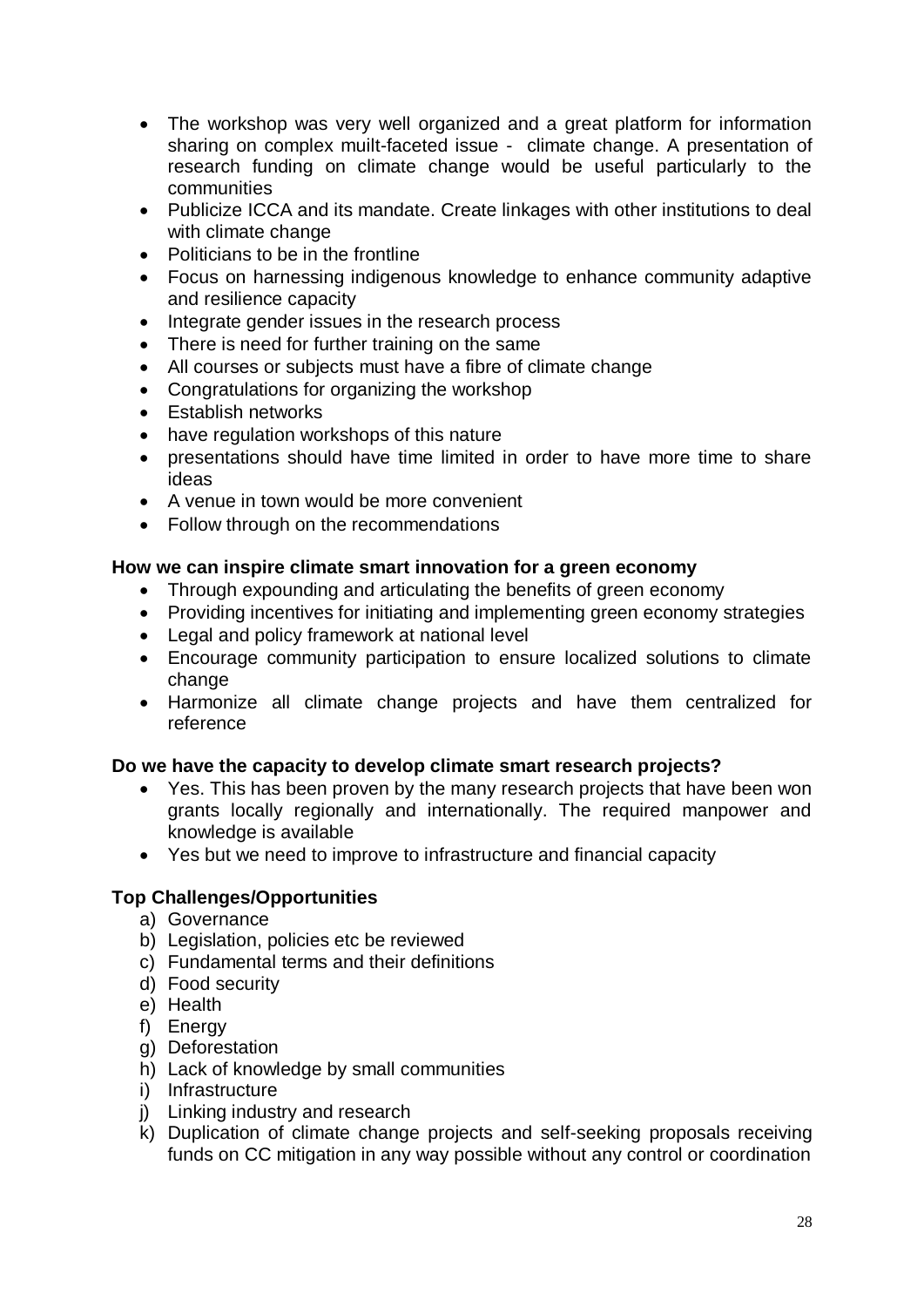l) Resources – the government to centralize funding (doors) of CC projects to ensure build up of knowledge on CC

### **Top existing resources**

- a) Human resources increasing and aggressive population to implement mega- and micro-projects
- b) Natural resources new resources being discovered
- c) Skills required are available
- d) Data is available
- e) Use of small communities
- f) Proper communication and dissemination of smart climate knowledge
- g) Science and innovation
- h) Solving problems in the industry through research/academic approach
- i) Tax
- j) Carbon trading
- k) Patents copyrighting innovations

### **Top required mechanisms**

- a) Climate networks
- b) Integrated documentation of evidences, weather behaviors, adaptation and mitigation measures.
- c) Awareness creation
- d) Incentives for implementation
- e) The government could establish an accounting unit and do inventory of already running CC projects and control further funding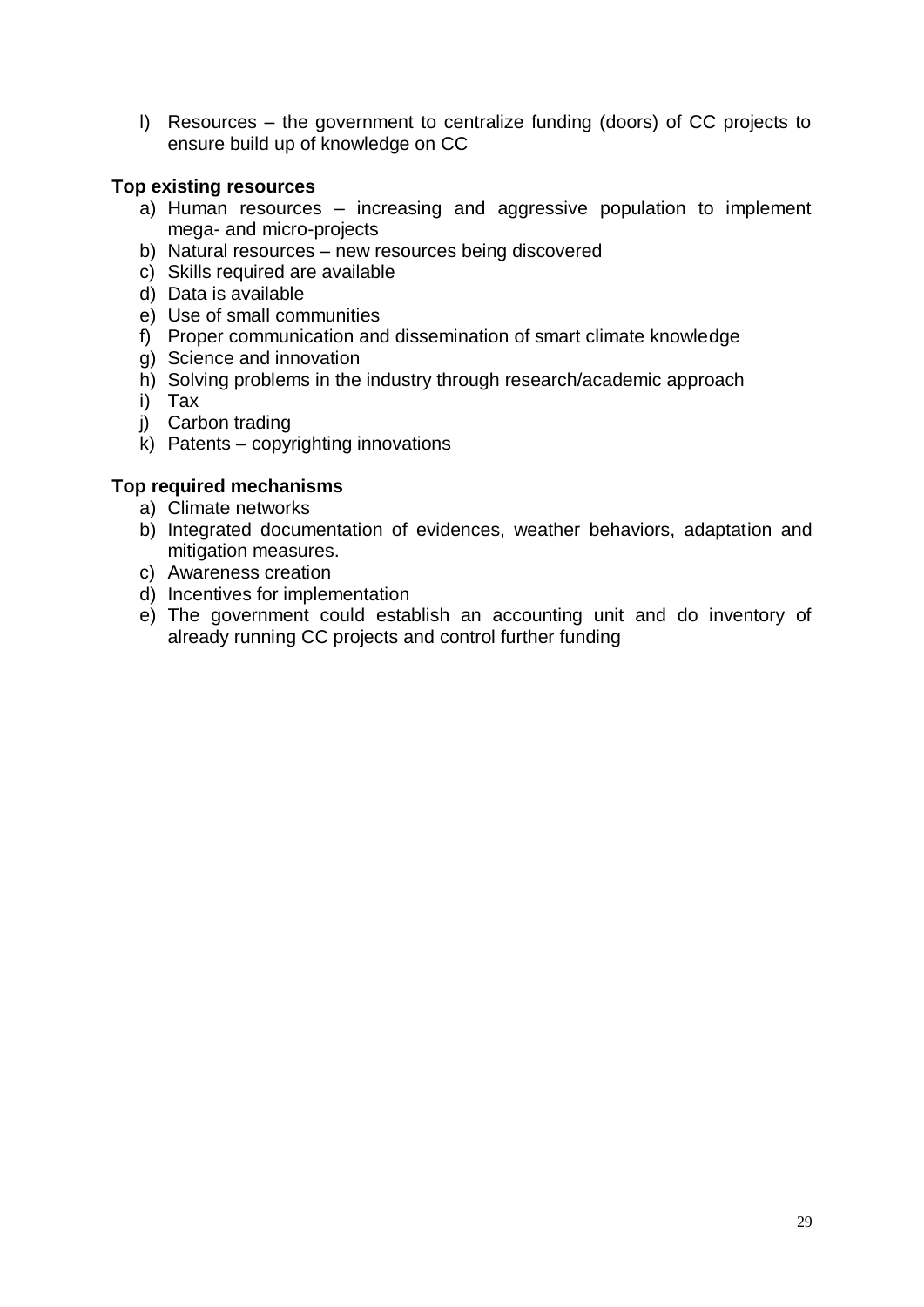### <span id="page-29-0"></span>**LIST OF PARTICIPANTS**

|                   | <b>NAME</b>             | <b>INSTITUTION</b>                   | <b>EMAIL</b>                                   |
|-------------------|-------------------------|--------------------------------------|------------------------------------------------|
| 1.                | Ajwang, Patrick         | <b>JKUAT</b>                         | ajwang@agri.jkuat.ac.ke                        |
| $\overline{2}$ .  | Alembi, George          | Adams Academy                        | miriam@yahoo.com                               |
| $\overline{3}$ .  | Ali, Adan Ali           | <b>NMK</b>                           | aadan@museums.or.ke                            |
| 4.                | Alusa, Alexander        | <b>OPM</b>                           | alexalusa@gmail.com                            |
| $\overline{5}$ .  | Angawa, Francis         | <b>Bondo University College</b>      | angawa2008@yahoo.com                           |
| 6.                | Anyango, Beatrice       | <b>Bondo University College</b>      | banyango@yahoo.com                             |
| $\overline{7}$ .  | Anyona, Charles         | <b>IUCI</b>                          | charles_anyona@yahoo.com                       |
| $\overline{8}$ .  | Arek, John Evans        | Fastenserve                          | evansarek@gmail.com                            |
| 9.                | Bii, Wesley K           | Cradle Africa International          | wesleybii@yahoo.com                            |
| 10.               | Buliba, Sakwa           | Intl Gov Institute                   | sakwa@igi-integrity.com                        |
| 11.               | Chabeda, Patrick        | <b>OPM</b>                           | pachabeda@gmail.com                            |
| 12.               | Cheserek, Beatrice C    | <b>TRFK</b>                          | btcheserek@tearesearch.or.ke                   |
| 13.               | Chumo, J.K              | <b>Chepkoilel University College</b> | kipkorirchumo@yahoo.com                        |
| 14.               | Dulo, Simon             | <b>UON-ICCA</b>                      | otienodulo@yahoo.co.uk                         |
| 15.               | Gachene, CKK            | <b>UON Larmat</b>                    | gachene@uonbi.ac.ke                            |
| 16.               | Gichimu, B.M.           | <b>CRF</b>                           | gichimubm@crf.co.ke                            |
| 17.               | Gichuru, Elijah K       | <b>CRF</b>                           | ekgichuru@yahoo.com                            |
| 18.               |                         | Mombasa Polytechnic                  |                                                |
|                   | Irina, Justus           | University college                   | justusirina@rocketmail.com                     |
| 19.               | Johansson, Tino         | <b>ICIPE</b>                         | tjohansson@icipe.org                           |
| 20.               | Kabugi, Robert          | <b>UON - CASEMAP</b>                 | rmkibugi@uonbi.ac.ke                           |
| $\overline{21}$ . | Kagiri, Martin          | $\overline{KIE}$                     | mmkagiri@gmail.com                             |
| $\overline{22}$ . | Kagombe, Joram K        | <b>KEFRI</b>                         | jokagombe@yahoo.com                            |
| 23.               | Kalungu, Jokastah       | <b>ICRISAT/SEUCO</b>                 | jwanzuu@yahoo.com                              |
| 24.               | Kang'ethe, H.K          | Nature Kenya                         |                                                |
| $\overline{25}$ . | Kanyaruru, Sheila       |                                      |                                                |
|                   | Kendi                   | Kenyatta University                  | kanyarurukendi@yahoo.com                       |
| 26.               | Karume, S               | <b>MRC</b>                           | sdkarume@yahoo.com                             |
| 27.               | Keya, Francis           | <b>KEO</b>                           | Ficologo@gmail.com                             |
| $\overline{28}$ . | Kipgnetich, Evans       | <b>IMAP</b> international            | evans.kip@gmail.com                            |
| 29.               | Kipkore, Wilson         | USIU                                 | kwkipkore@yahoo.com                            |
| 30.               | Kiuru, Paul             | <b>KARI</b>                          | paulkiuru@yahoo.com                            |
| $\overline{31}$   | Kosgey, Isaac S         | Laikipia University College          | isaac_kosgey@yahoo.co.uk                       |
| 32.               | Kungu, Anne             |                                      |                                                |
|                   | Jacklynne W             | MOLD/APSK                            | ajwkungu@yahoo.com                             |
| 33.               | Kuyah, Shem             | <b>ICRAF</b>                         | s.kuyah@cgiar.org                              |
| 34.<br>35.        | Lusweti, Agnes          | National Museums of Kenya            | alusweti@museums.or.ke<br>marywandia@gmail.com |
| 36.               | Macharia, Mary          | Kimathi Univerity, Nyeri             |                                                |
|                   | Maghenda, Marianne<br>W | Narok University College             | wmaghenda@gmail.com                            |
| 37.               | Makokha, Godfrey        | Kimathi Univerity, Nyeri             | makokha.godfrey@gmail.com                      |
| 38.               | Mayoli, R               | <b>CRF</b>                           | rosemayoli@crf.co.ke                           |
| 39.               | Mbithi, Richard         | Mitima                               | nyamai@live.com                                |
| 40.               | Mburi, G.M              | MM&Ass Consultancy                   | mbuimbigna@yahoo.com                           |
| 41.               | Mohamed, Jamila         | Mohammed and Kinyanjui               | jamilam2009@gmail.com                          |
| 42.               |                         | Kenya Pastrolists                    |                                                |
|                   | Mohamed, Rashid         | Consortium                           | rashmdiis@yahoo.com                            |
| 43.               | Mokaya, Benffrey        | <b>KARI</b>                          |                                                |
| 44.               | Mosi, Reuben            | <b>Bondo University College</b>      | romosi@bondo-uni.ac.ke                         |
| 45.               | Mugo, H.M               | <b>Coffee Research Foundation</b>    | mugohmu@yahoo.com                              |
| 46.               | Mugo, Mary              | <b>OPM</b>                           | marymugo28@yahoo.com                           |
| 47.               | Mulinge, Mariana        | <b>UNES</b>                          | mariana.mulinge@uonbi.ac.ke                    |
| 48.               | Mumbua, Agatha          | <b>KARI</b>                          | agathatlang@yahoo.com                          |
|                   |                         |                                      |                                                |